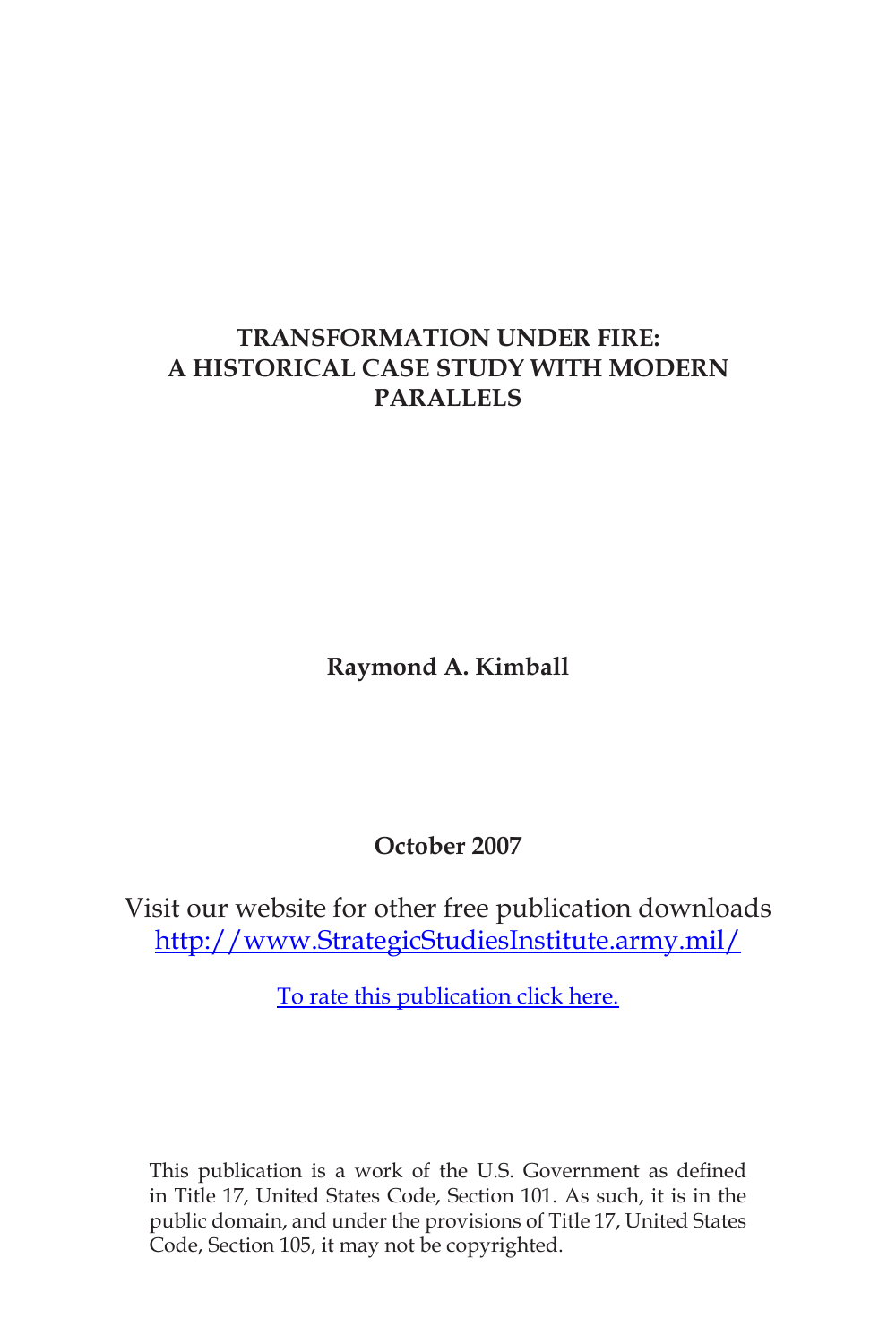\*\*\*\*\*

The views expressed in this report are those of the author and do not necessarily reflect the official policy or position of the Department of the Army, the Department of Defense, or the U.S. Government. This report is cleared for public release; distribution is unlimited.

\*\*\*\*\*

Comments pertaining to this report are invited and should be forwarded to: Director, Strategic Studies Institute, U.S. Army War College, 122 Forbes Ave, Carlisle, PA 17013-5244.

\*\*\*\*\*

All Strategic Studies Institute (SSI) publications are available on the SSI homepage for electronic dissemination. Hard copies of this report also may be ordered from our homepage. SSI's homepage address is: *www.StrategicStudiesInstitute.army.mil.*

\*\*\*\*\*

The Strategic Studies Institute publishes a monthly e-mail newsletter to update the national security community on the research of our analysts, recent and forthcoming publications, and upcoming conferences sponsored by the Institute. Each newsletter also provides a strategic commentary by one of our research analysts. If you are interested in receiving this newsletter, please subscribe on our homepage at *www.StrategicStudiesInstitute.army. mil/newsletter/.*

ISBN 1-58487-319-1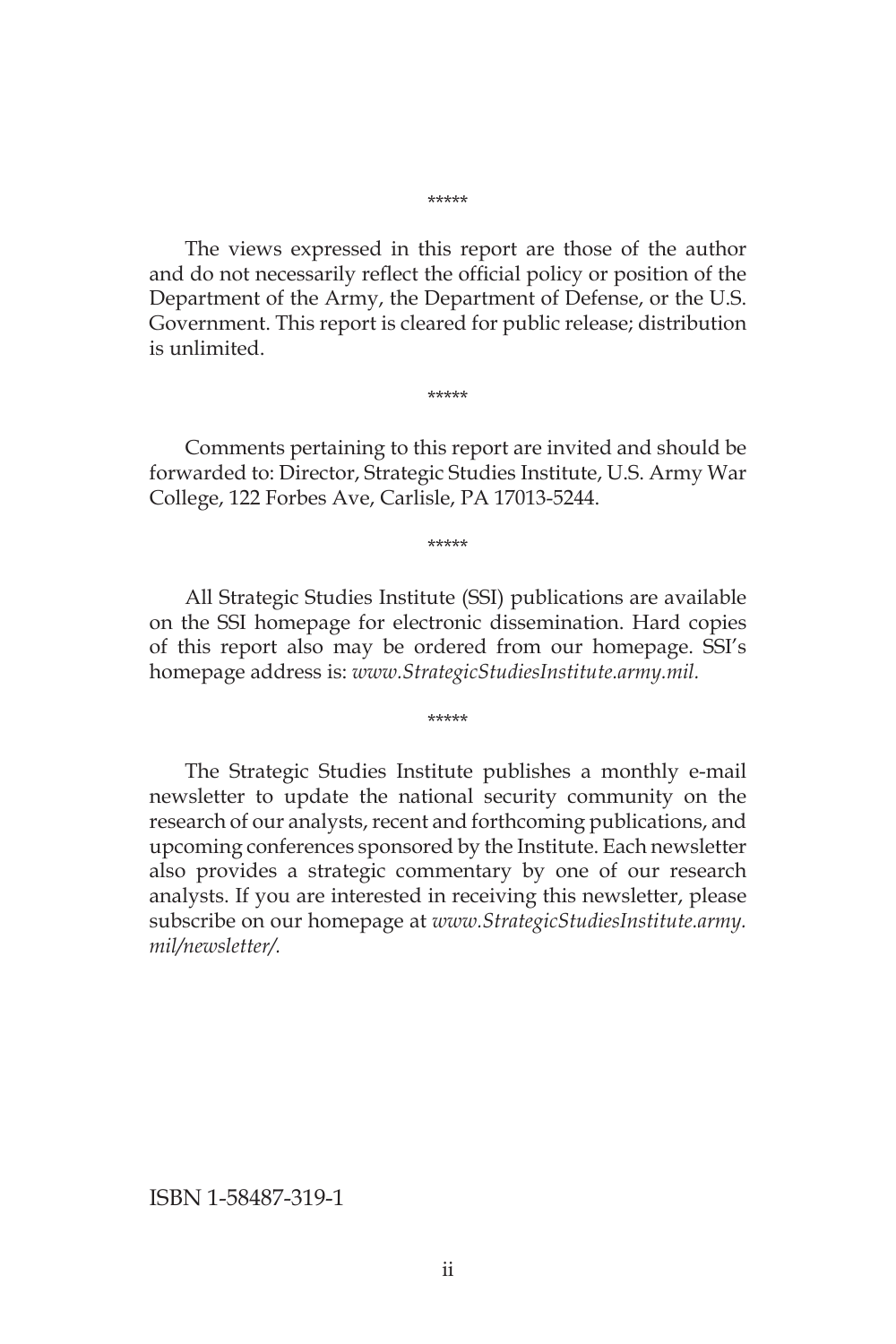#### **FOREWORD**

The ideas of military transformation have been percolating within the U.S. military for more than a decade. Proponents of both "net-centric" and "fourthgeneration" warfare have been arguing for specific force constructs to meet what they perceive to be the unique demands of a new type of war. The heavy demands of current operations add to the pressure to bring some kind of closure to this debate.

In this Letort Paper, Major Raymond Kimball, a veteran of both peacekeeping operations and highintensity warfare, examines the case of the Red Army, which attempted similar military transformation under fire during the Russian Civil War. He argues that many of what were intended to be temporary fixes became permanent and defining institutions of the force, and a myopic fixation on one type of enemy had disastrous results when fighting a very different foe. He cautions against similar errors perhaps pending in our own transformational processes.

*loadh ?* : Kob

 $\mathcal{H}$  as c. lovel Director Strategic Studies Institute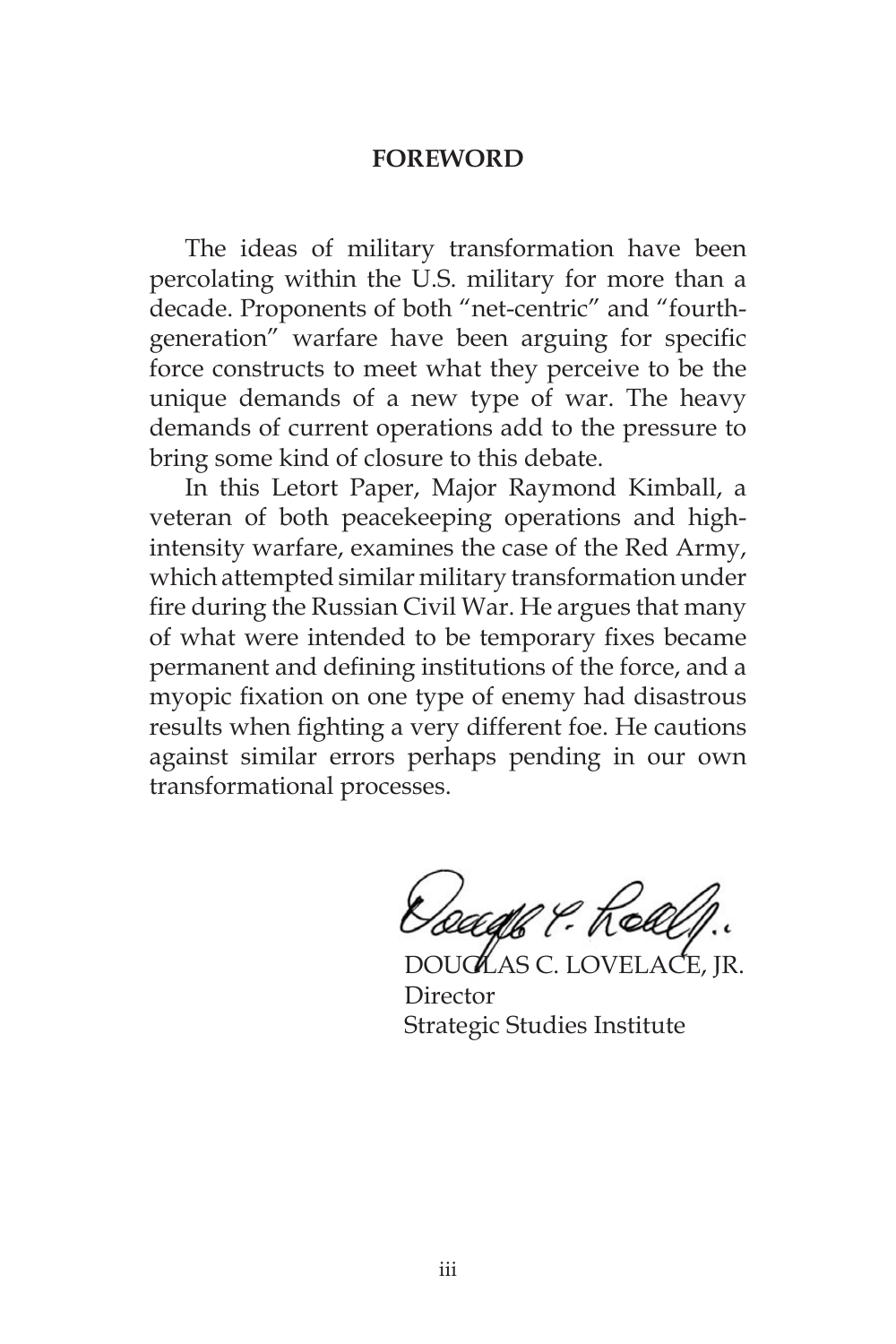## **BIOGRAPHICAL SKETCH OF THE AUTHOR**

RAYMOND KIMBALL, a major in the U.S. Army, currently serves as an Assistant Professor of History and the Operations Officer, Center for Company-Level Leadership, at the U.S. Military Academy (USMA). He has served as an Army Aviator since being commissioned as a Second Lieutenant in 1995. His past assignments include service as an aeroscout platoon leader, battalion and aviation task force logistics officer, and aviation unit maintenance troop commander. His operational experience encompasses counterdrug operations on the Mexican border, peacekeeping operations in Bosnia, and high-intensity conflict during the invasion of Iraq in 2003. Most recently, he was honored with the USMA Apgar Award for Excellence in Teaching. He holds a B.S. in Russian and German from USMA, and M.A.s in History and Russian, East European, and Eurasian Studies from Stanford University.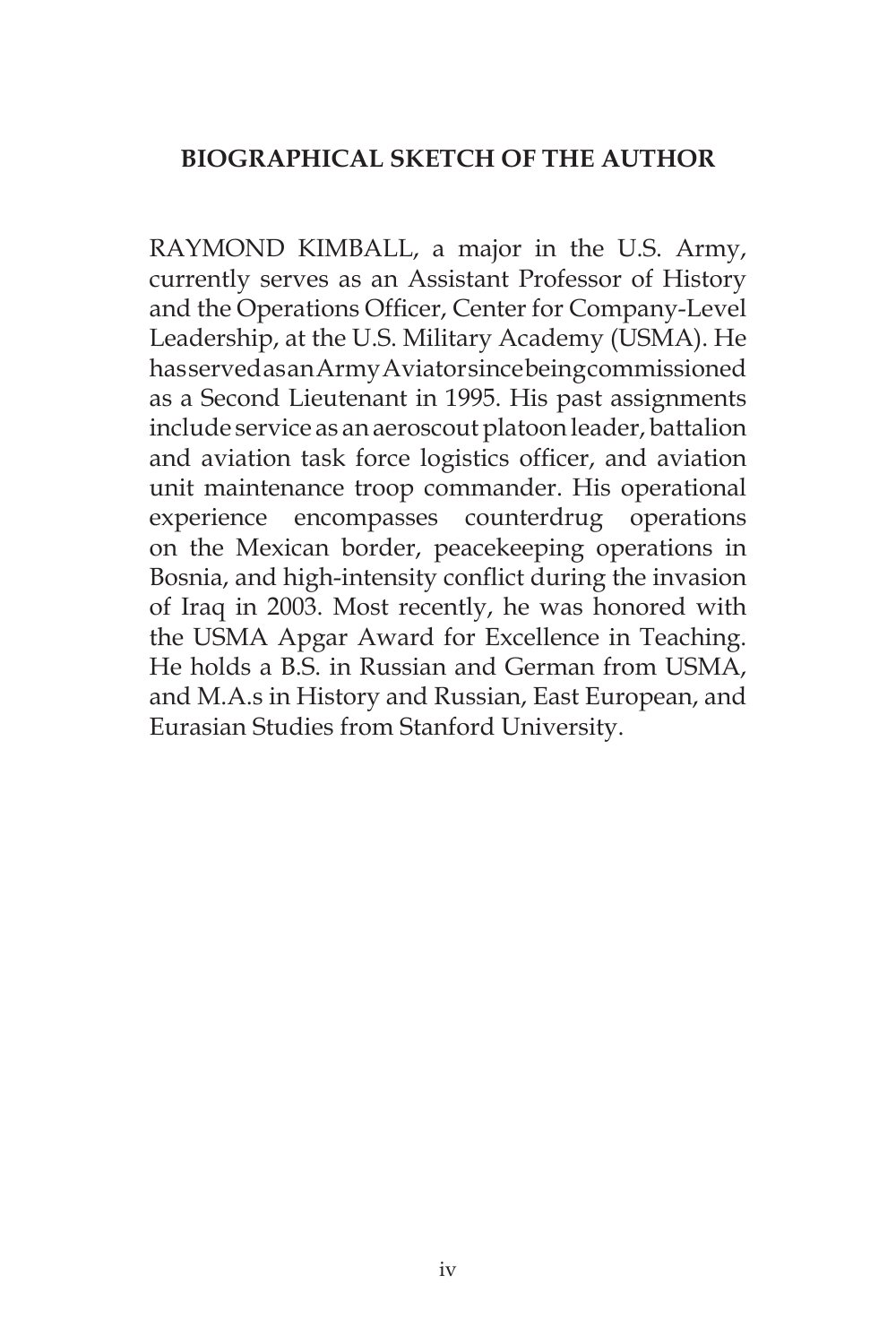#### **SUMMARY**

Rarely have an army's fortunes shifted so much in such a short period. At the end of 1917, the Imperial Russian Army, bled dry and exhausted from the twin blows of tsarist incompetence and prolonged modern warfare, essentially ceased to exist. The military situation in 1920 could scarcely have been more different. The Red Army's military supremacy over the territory of the soon-to-be Soviet Union was unchallenged and acknowledged by the world's major powers. All of this made what happened next even more shocking. Later that same year, the Soviets would find themselves utterly defeated and thrown back by the Polish Army, an organization nearly onetenth the size of the Red Army fielded by a state that had been obliterated from existence for 120 years and reconstituted only 2 years prior. This paper illustrates the hazards inherent in transforming a military under fire, and provides some cautionary lessons for the current U.S. efforts at military transformation.

The outbreak of civil war in June 1918 galvanized the creation of the fledgling Workers' and Peasants' Red Army, authorized by the Congress of Soviets only 6 months before. Specific focus areas for the Supreme Military Council, the chief military body of the new force, included leader development, new organizations and doctrine for the force, and a logistical system capable of supporting warfare across the vast distances of Russia. All of these were shaped by the pressures of transformation under fire, and those transformations would have great impact later. The most significant outcome of these pressures was the permanency of supposedly temporary institutions like the commissars and the limited role of the noncommissioned officer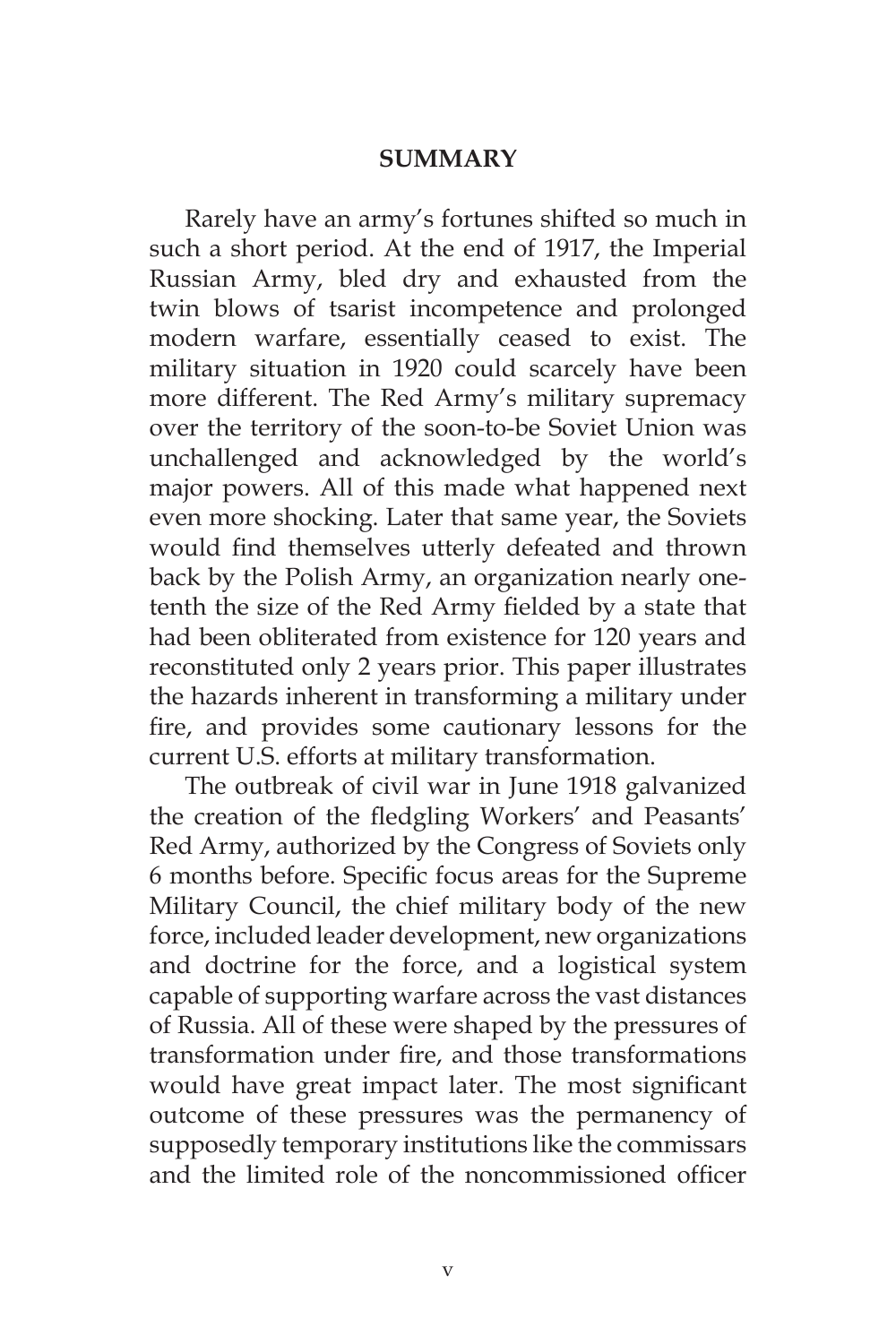(NCO) corps.

Although the Bolsheviks showed real innovation and a healthy pragmatism in constructing their new force, their transformational efforts were ultimately doomed by a stubborn refusal to recognize their own limitations. Flush with victory, the Soviets drove west to settle old scores with the Poles, only to discover that their force was overmatched and incapable of adjusting to the new terrain and enemy. In a very real sense, the Red Army never really knew who it was fighting in Poland, and thus could not bring any of its strengths to bear. Additionally, its methods of logistics and command and control were all shaped by the long fight with the Whites and were wholly unsuitable for battle against a very different enemy.

The parallels and warning signs for U.S. efforts at transformation while simultaneously prosecuting a Global War on Terror are striking and ominous. Specific lessons offered include:

1. Armies at war, and the governments who oversee them, must be willing to accept a limited amount of compromise between the ideological designs of the government in power and the practical imperatives of war.

2. Armies that create "temporary" military institutions designed to meet only the exigencies of the current conflict should be aware that such organizations may rapidly achieve a state of permanency.

3. Armies at war are dynamic institutions subject to constant stresses of varying forms and degrees. Such institutions must possess reactive and responsive organs capable of rapidly assimilating lessons learned and current trends and putting them into practice.

4. The greatest danger inherent in transformation under fire is the hazard of creating a force geared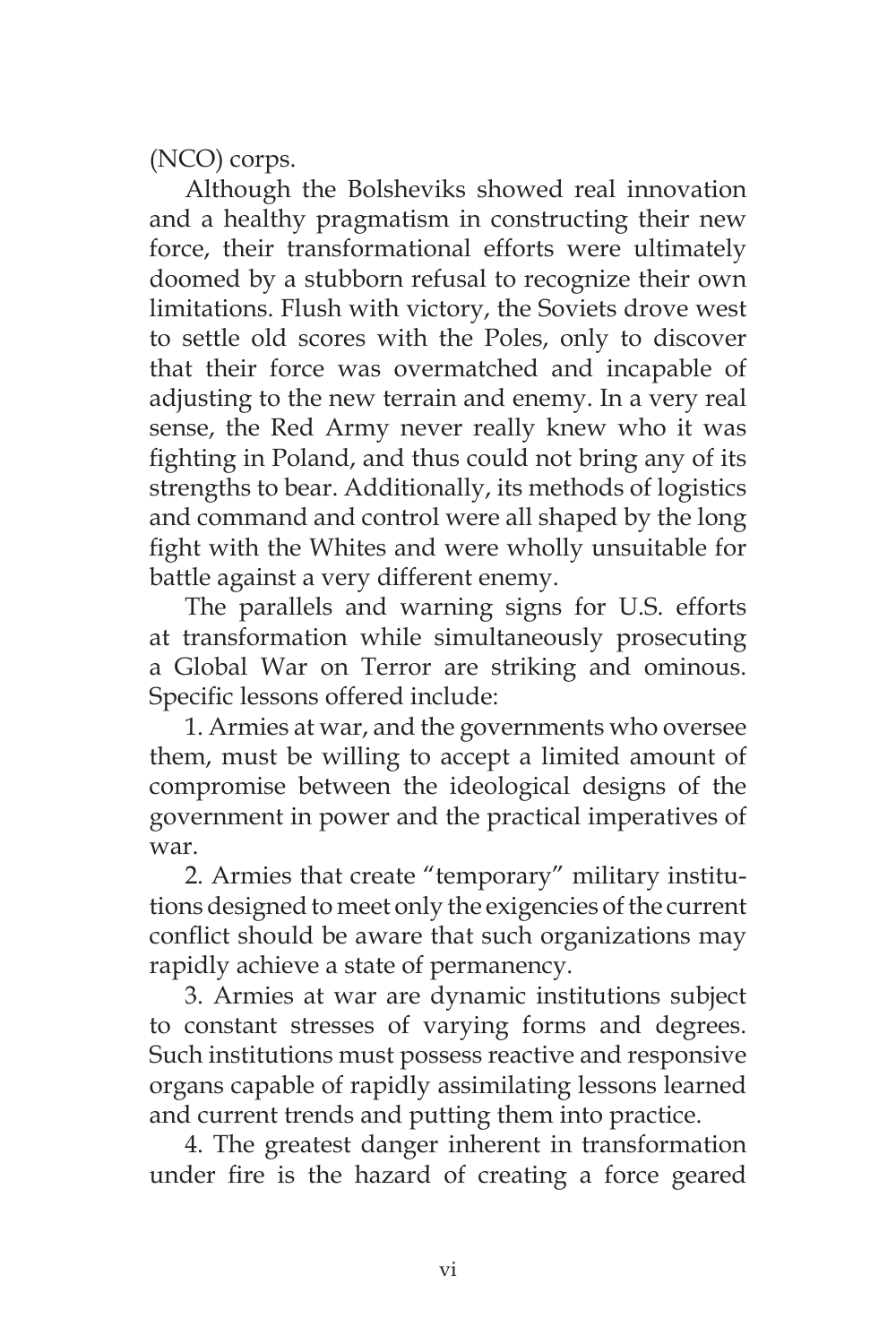towards defeating a specific enemy at the expense of more broad-based capabilities.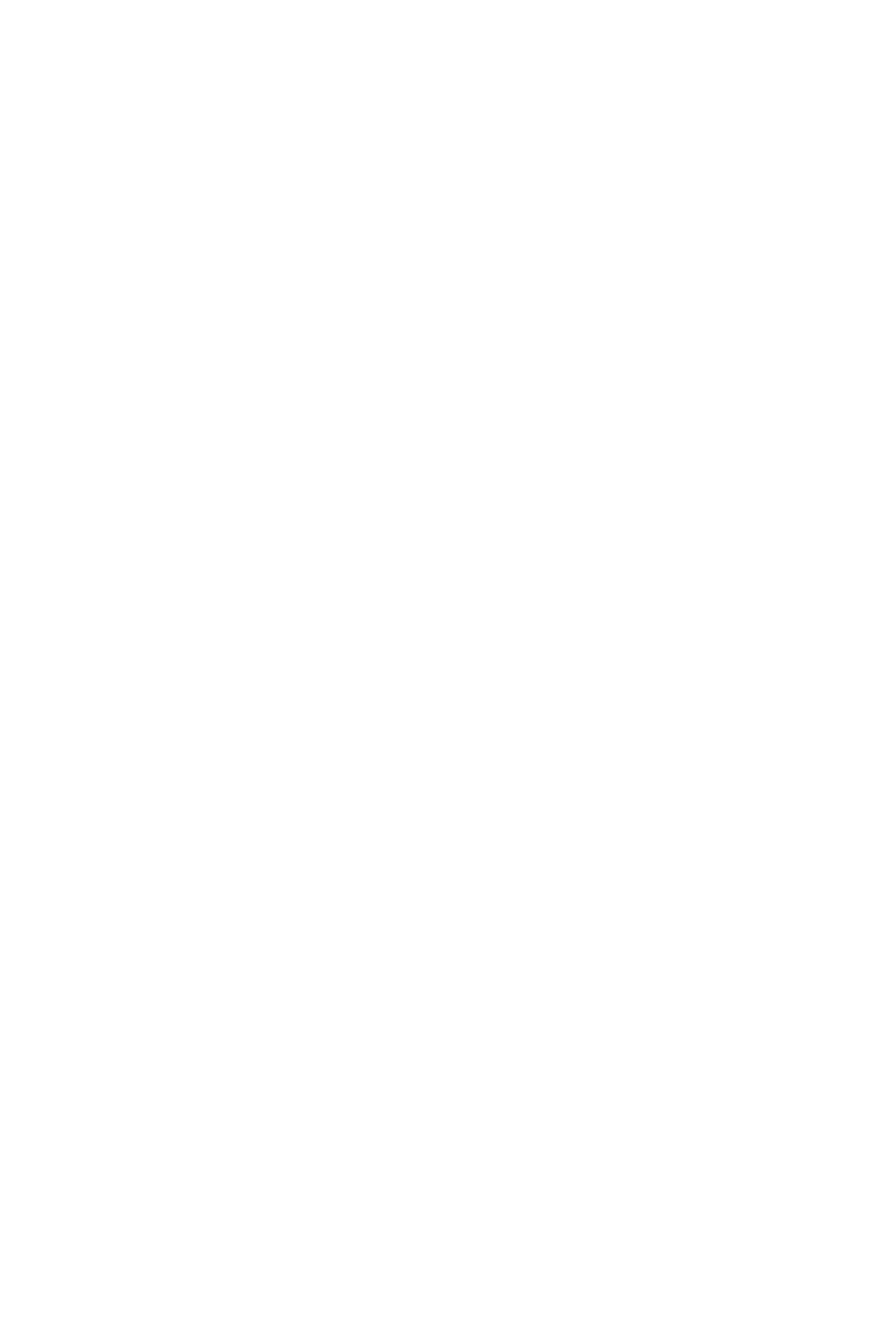## **TRANSFORMATION UNDER FIRE: A HISTORICAL CASE STUDY WITH MODERN PARALLELS**

Rarely have an army's fortunes shifted so much in such a short period. At the end of 1917, the Imperial Russian Army, bled dry and exhausted from the twin blows of tsarist incompetence and prolonged modern warfare, essentially ceased to exist. The military situation in 1920 could scarcely have been more different. The Red Army's military supremacy over the territory of the soon-to-be Soviet Union was unchallenged and acknowledged by the world's major powers. The army contained a core cadre of loyal, battle-hardened soldiers and capable leaders who had demonstrated the ability to fight and win under terrible conditions, including mass desertions of their own men. The military high command was implementing new organizational structures and doctrine that was fundamentally different from anything in Russia's past. The soldiers of the Red Army might be battleweary and exhausted, but no more so than the general populace, who accorded the soldiers their due respect and admiration, as well as fear and suspicion of the new power in their midst.

All of this made what happened next even more shocking. Later that same year, the Soviets would find themselves utterly defeated and thrown back by the Polish Army, an organization nearly 1/10th the size of the Red Army fielded by a state that had been obliterated from existence for 120 years and reconstituted only 2 years prior. Debates raged for years within the Soviet military hierarchy about "who lost Poland," and much of the debate soon took the additional burden of the power struggle between Stalin and Trotsky,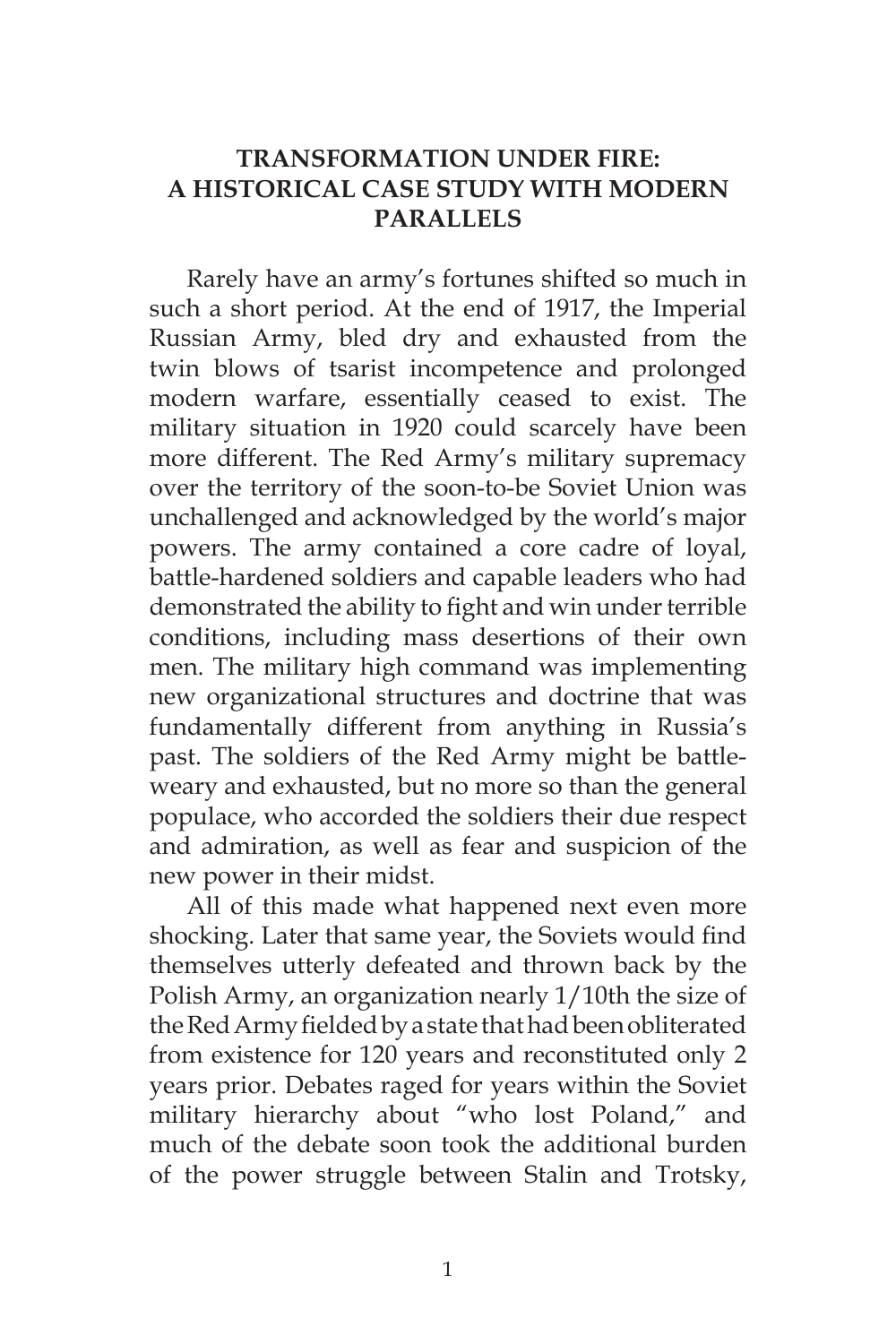with historians and former officers squaring off their narratives into opposing camps.<sup>1</sup> Although compelling cases can be made for individual failures in leadership, operational planning, and focus, these cases miss seeing the bigger picture. In fact, the crushing defeat of the Soviets in the Russo-Polish war of 1920 is a perfect example of well-intentioned transformation gone awry. In this paper, I will briefly outline how the Red Army transformed itself in constant combat from 1918 to 1920, and why those transformed forces and institutions were completely unsuitable for the fight that followed. I will then conclude the paper with an extrapolation of lessons learned in comparison to current transformational efforts.

# **A CLEAN SWEEP OF THE REMAINS: TRANSFORMING UNDER FIRE**

The outbreak of civil war in June 1918 galvanized the creation of the fledgling Workers' and Peasants' Red Army, authorized by the Congress of Soviets only 6 months before. With foreign and domestic enemies seemingly around every corner, the need for force transformation was real and immediate. As Leon Trotsky, founder of the Red Army, put it:

With us, the problem was to make a clean sweep of the remains of the old army, and in its place to build, under fire, a new army, whose plan was not to be discovered in any book. This explains sufficiently why I felt uncertain about my military work, and consented to take it over only because there was no one else to do it.<sup>2</sup>

Specific focus areas for the Supreme Military Council, the chief military body of the new force, included leader development, new organizations and doctrine for the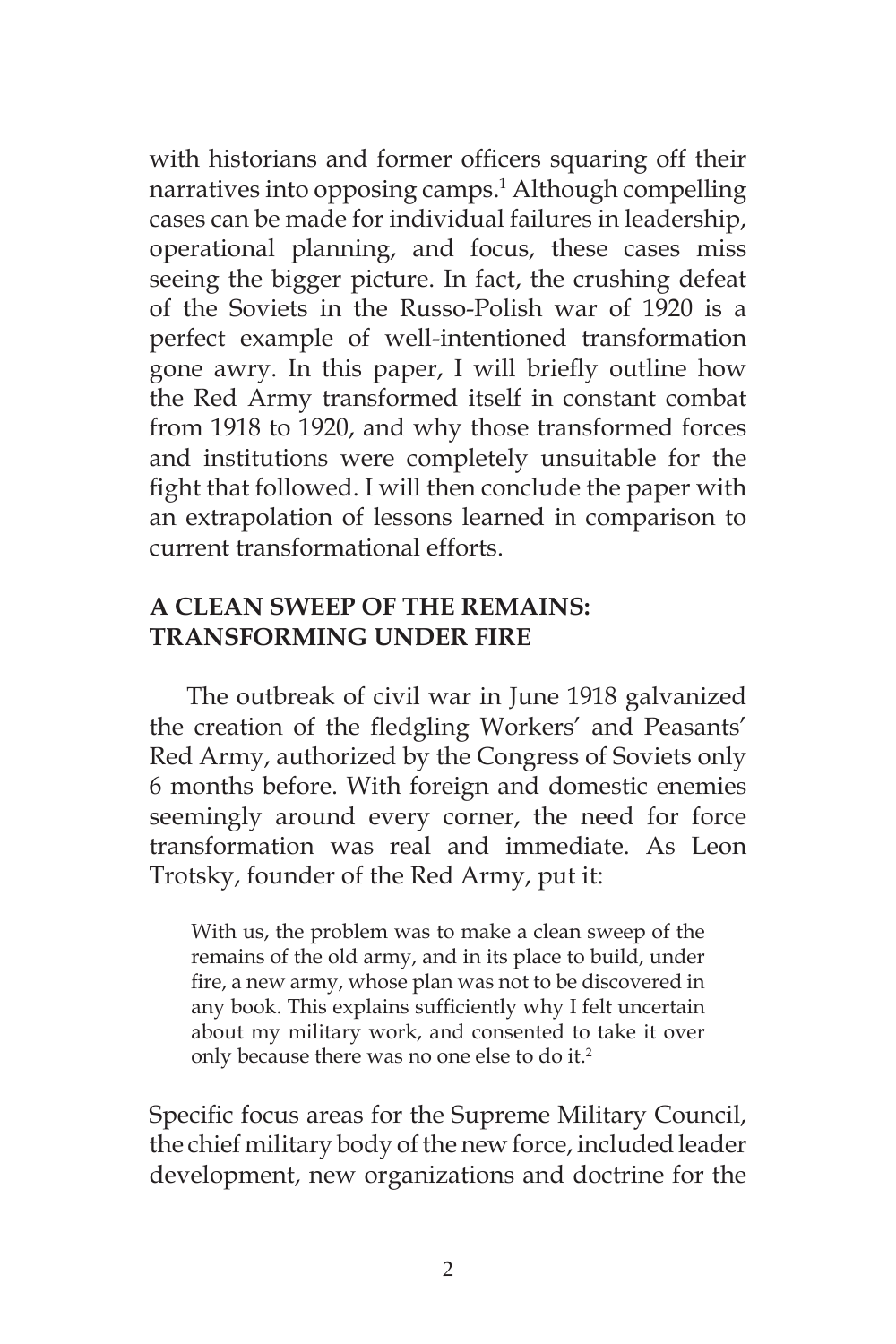force, and a logistical system capable of supporting warfare across the vast distances of Russia. All of these were shaped by the pressures of transformation under fire, and those transformations would have great impact later.

The quandary for the Red Army in selecting its military leaders was the unknown capabilities and loyalties of the leaders available to them. Ultimately, this need was filled through a varied accession of "military specialists"—that is, former tsarist officers and noncommissioned officers (NCOs)—vigilantly watched by commissars; and a growing number of "Red Commanders," specially trained in the Party's new schools of warfare. In 1918 alone, nearly 22,000 former Imperial officers were pressed into service in the Red Army; by the end of the war, that number would grow to over 48,000.3 Additionally, over 150,000 former tsarist NCOs accepted officer positions in the Red Army during the course of the civil war.4 To keep a watchful eye over the untrusted "military specialists," the Council created the position of unit commissar, which provided a means of enforcing the goals of the party without losing the expertise present in the hands of the military specialists.5 The commissar was not only observing the commander, but his subordinates as well; the commissar had the authority and duty to remove anyone from the unit who failed to measure up to the standards of the party.6 Finally, beginning in 1918, the Council began to train its own commanders (known as "Red Commanders" or *KrasKom*), with the aim of ultimately replacing both the military specialists and the commissars. The *KrasKom* schools turned out tens of thousands of graduates, many of whom were just as quickly killed on the terrible battlefields of the Civil War<sup>7</sup>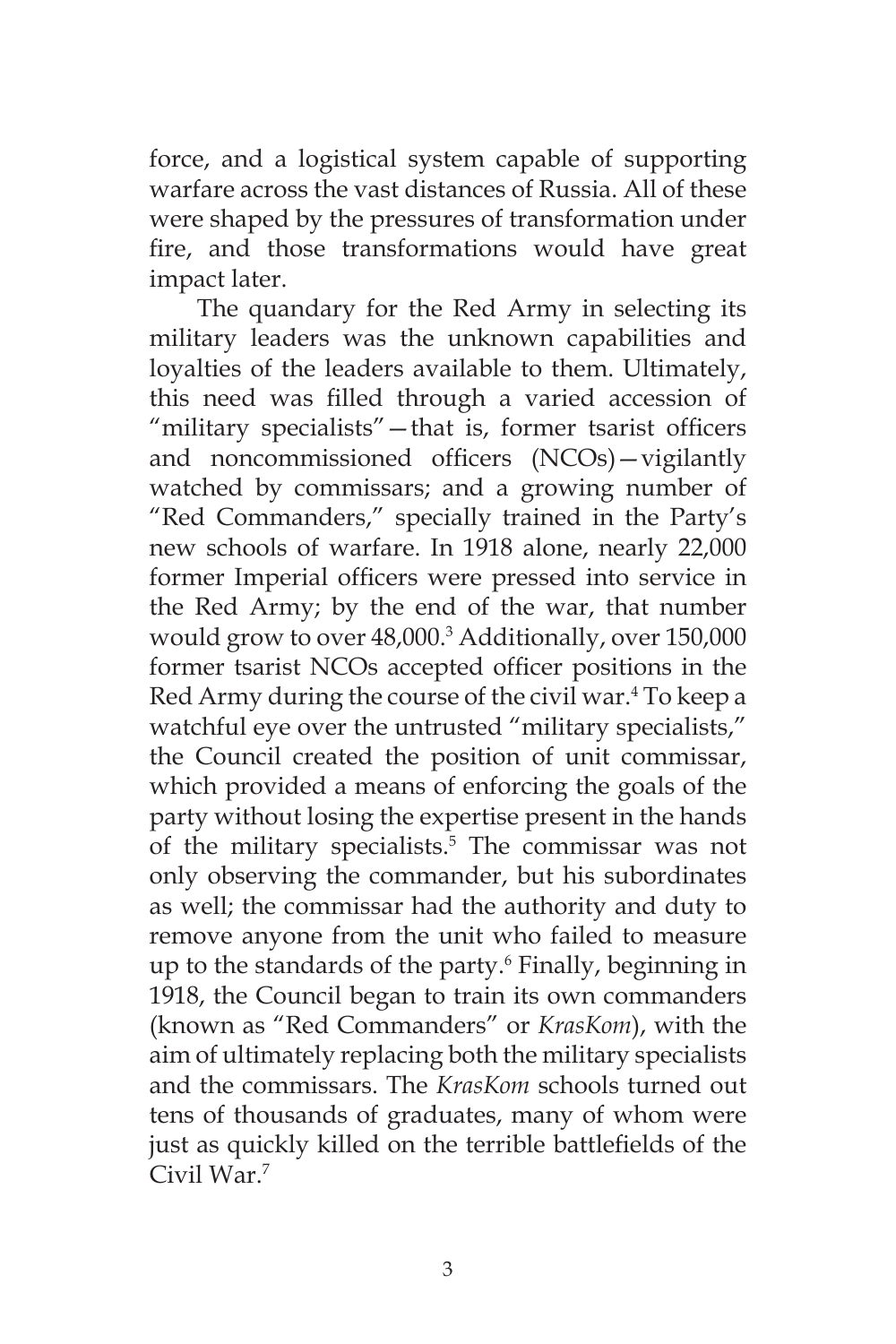This dire need for capable officers at all levels left a significant gap in small-unit leadership, as there was no means to rapidly fill the resulting shortfalls in the ranks of sergeants. To address this shortage, the Red Army completely overhauled its structure of orders and management. Rather than having the traditional method of officers planning and giving orders and NCOs executing, the leadership of the Red Army chose to define two types of leadership. The first type included those at the division and higher level who came up with the ideas and grand schemes of maneuver, and initiated the lower-level unit movements and actions necessary to carry out the plan. The second tier, consisting of regimental/brigade commanders and below, focused on the implementation and execution of such orders.<sup>8</sup> This significant change in leader doctrine had reverberations throughout the command structure. Commanders at all levels recognized two different types of military documents: *direktivy*, or directives, which gave the receiving commander some flexibility and autonomy in the execution of his plan, and *prikazy*, or orders, which mandated the exact sequence of operations to be followed.<sup>9</sup> This emasculation of the NCO corps and transfer of its responsibilities to the officer corps persisted throughout the civil war, and, in fact, became a defining characteristic of the Red Army and its successor, the Soviet Army.10

The Soviet leadership took to heart the hard lessons of WWI, and set itself to the task of creating a new force structure and doctrine to cope with what it saw as the changing face of war. The primary driver of doctrine in the new force was Trotsky's emphasis on the concepts of *objective* and *unity of command*. In Trotsky's view, the most important task laid before the commander was the selection of the primary direction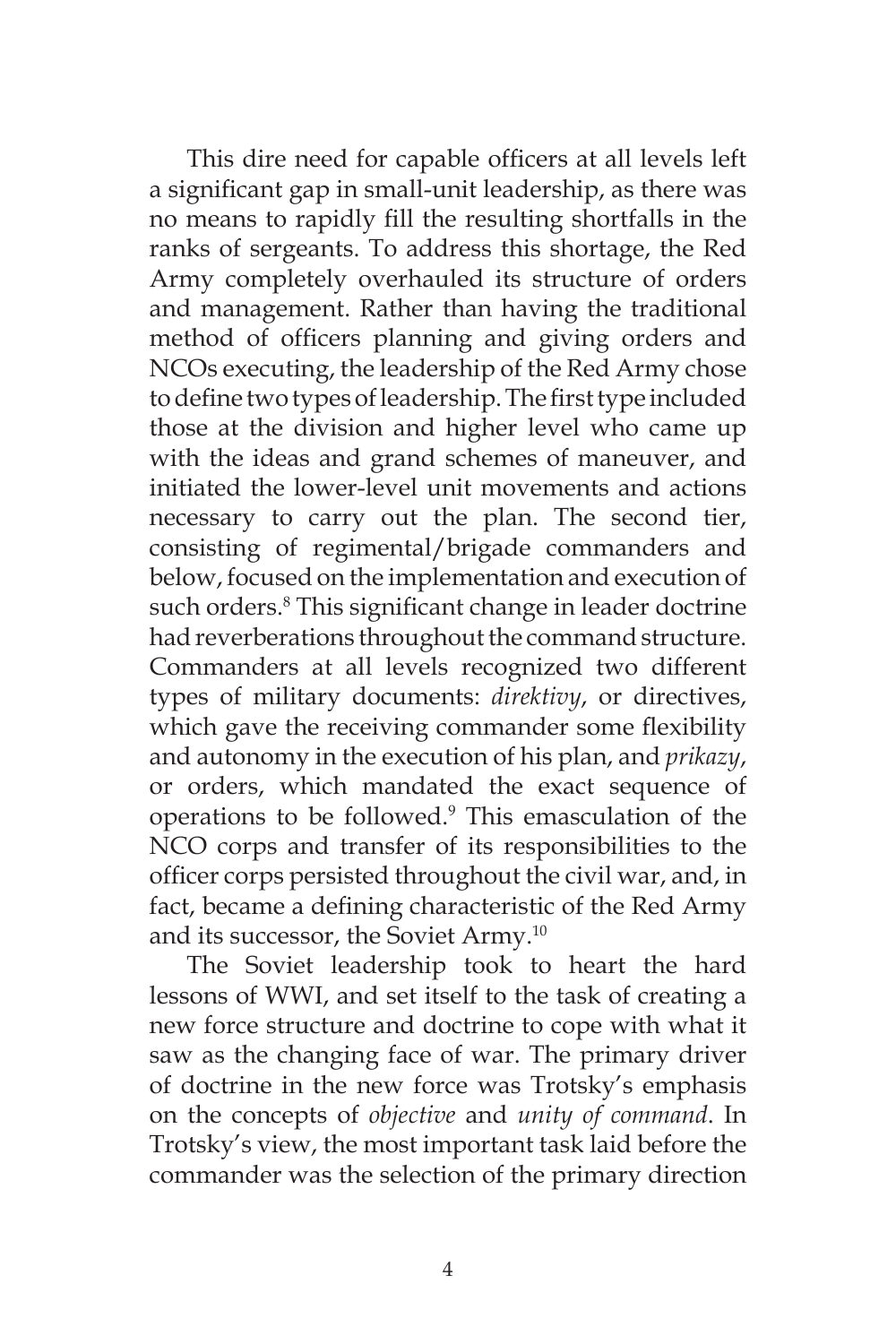of the main blow, which should be a crucial element of the opposition's combat power. Once the primary objective was identified, commanders were expected to follow through to the annihilation of the target. $11$ Likewise, the Supreme Military Council placed a heavy emphasis on unity of command, following Trotsky's directive that "a unity of poor methods is superior to a diversity of good ones."12 Flexibility in the planning and execution of orders was granted to army and divisional commanders, but no lower.<sup>13</sup> As previously noted, the primary role of leaders at the regimental level and below was proficient and vigorous execution of the plans and orders developed by higher headquarters.

The primary element of the Red fighting forces was the rifle division, and although severely constrained by the realities of the ongoing fight, Russian military planners showed great vision in their organizational designs. The plans for the infantry division called for a robust combined arms force based on a triangular design of three infantry brigades complemented by supporting arms. The regiment was the primary combined arms formation within the brigade, consisting of three rifle battalions, and a staff section containing experts on artillery spotting, support, political education, and engineer planning.14 Each rifle division had a large subset of supporting arms subordinate to the division commander. By far the largest supporting arm within the division was to be the artillery, which had five battalions of guns (two light, two medium, and one heavy) to bring to bear in the fight. Each brigade was to have an assigned medical battalion, and the division commander retained control of sanitation, epidemic disease, and hygienic detachments which were expected to minimize the losses due to disease and poor field hygiene. Finally, an extensive logistics and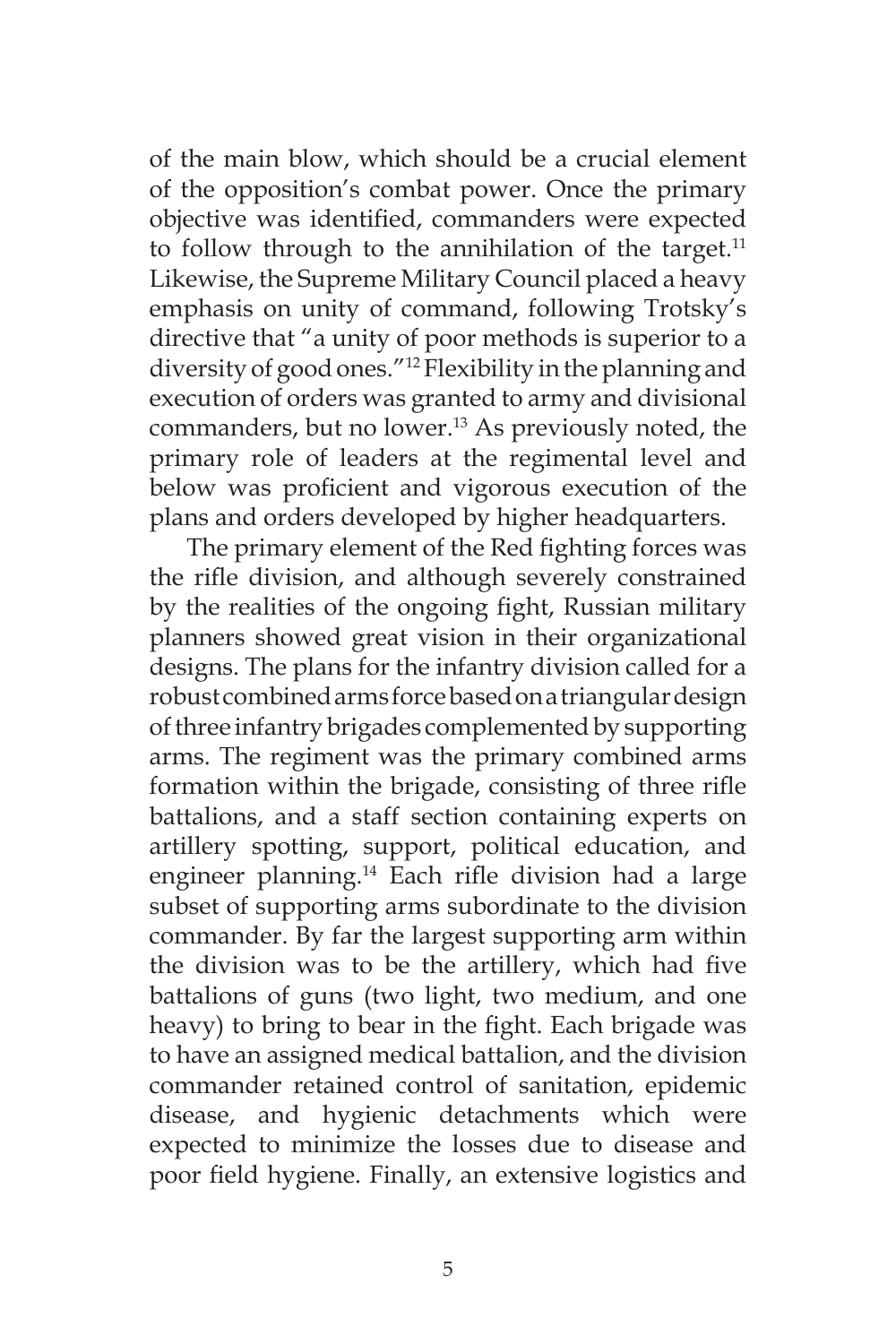support apparatus was planned for the division, giving each an assigned support company to handle resupply of necessities like food, water, and ammunition.<sup>15</sup>

Although the planners created magnificent ideas and schemes for combined arms formations, the reality of the rifle divisions actually employed during the civil war was very different. The planned rifle division was supposed to have 58,000 men under its command; most divisions considered themselves fortunate to have a quarter of that number.<sup>16</sup> The relatively low technical competence and literacy of the Russian people and the massive personnel turbulence caused by desertions stymied all initial attempts to create the kind of specialized competence needed for mass formations of artillery, engineers, and other technical branches. For the most part, division commanders took their available manpower and threw them into the line as infantry, sparing only those who could already demonstrate technical competence in such needed fields as medicine or the support branches.<sup>17</sup> While divisions might remain relatively unchanged in terms of higher command and staff, lower units were in a constant state of turmoil as commanders strove to replace losses with whatever troops were at hand.<sup>18</sup> The establishment of the rifle division as a true combinedarms formation would have to wait until well after the end of the Civil War.

Soviet military planners were well aware of just how much the widespread civil war would challenge their heavily strained capabilities. From the start, Soviet planners chose to put the entire country on a war footing in order to meet the demand. The mid-1918 plans for budget and supply distributions were gargantuan in scale; they called for the Red Army to receive enormous shares of the country's production: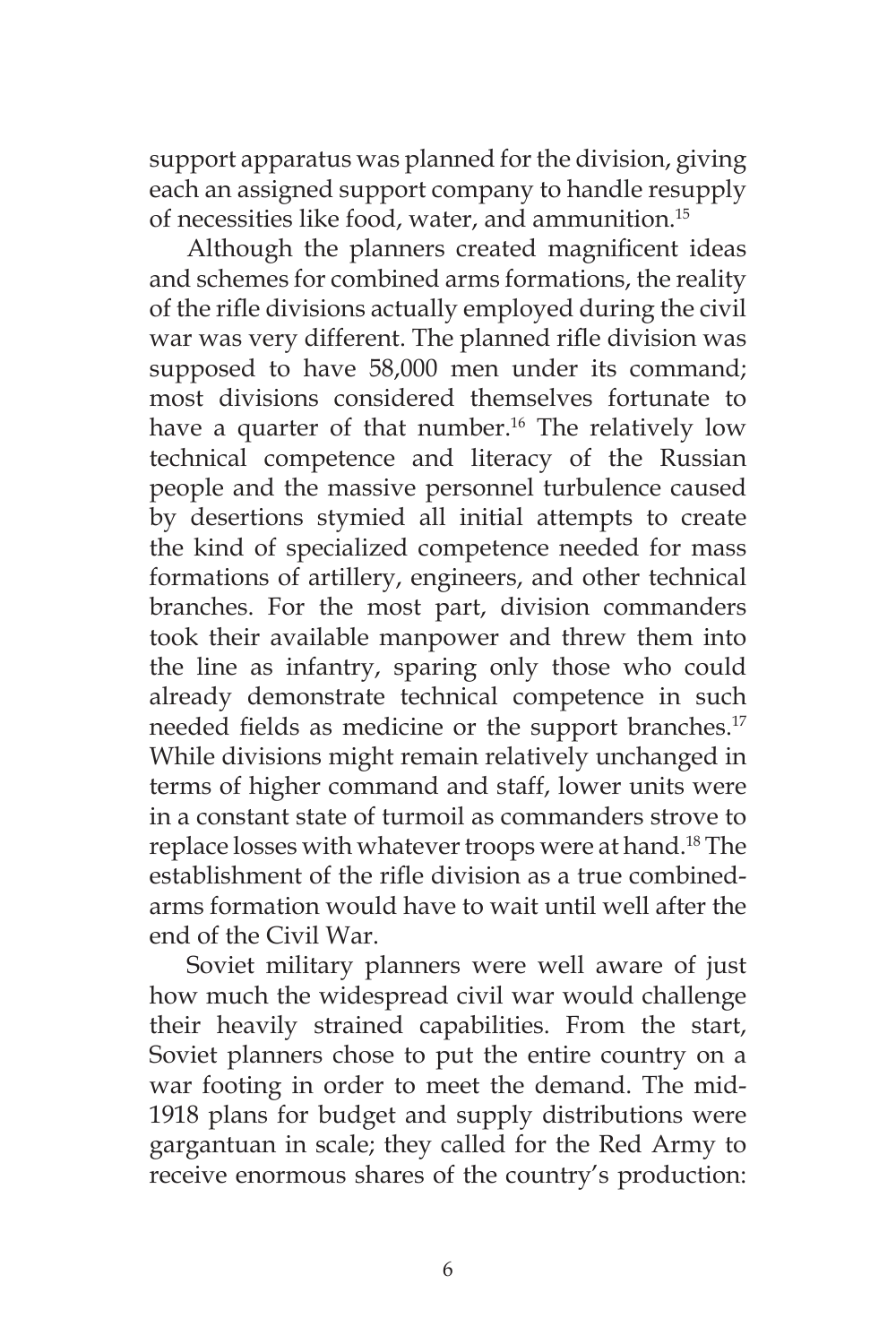25 percent of flour, 40 percent of grain, 50 percent of grits, 60 percent of meats, 90 percent of footgear, and all tobacco. In all, the 1918 Soviet budget was 28 billion rubles, with the Red Army receiving two-thirds of that total.19 Industry was likewise consolidated; by the beginning of 1919, the country's monthly output was 100,000 rifles, 600 machine guns, 40-50 artillery pieces, 90,000 artillery shells, and 35 million rounds of small arms ammunition.<sup>20</sup> It was not enough: No unit ever managed to get its full complement of weapons and supplies. A secret General Staff Report prepared in February 1919 estimated that the force was short by 239,000 rifles, 837,000 carbines (short-barreled rifles useful for close-in fighting), 14,500 machine guns, and 2,650 artillery pieces. The report also noted that of those troops who had rifles, typically only 10 percent of them had bayonets, leaving them at a severe disadvantage in close combat.<sup>21</sup> Other elements that crippled Soviet logistics were hoarding by local officials and a lack of capable staff officers, since almost every available leader was needed for service at the front.<sup>22</sup>

Because of these limitations, the higher echelon logistics effort was usually improvised and shifted according to the priority of effort, or which front was in the greatest danger of being overrun. Trotsky understood that such constantly shifting priorities would disrupt the sustainment to other units which might need the supplies equally badly. However, he correctly judged that a timely infusion of supplies at a critical point could make a difference and was thus worth the potential disruption.<sup>23</sup> One key advantage in the area of sustainment held by the Red Army over their White opponents made this flexibility possible: the availability of interior lines. Since the Red Army was fighting foes largely on its periphery rather than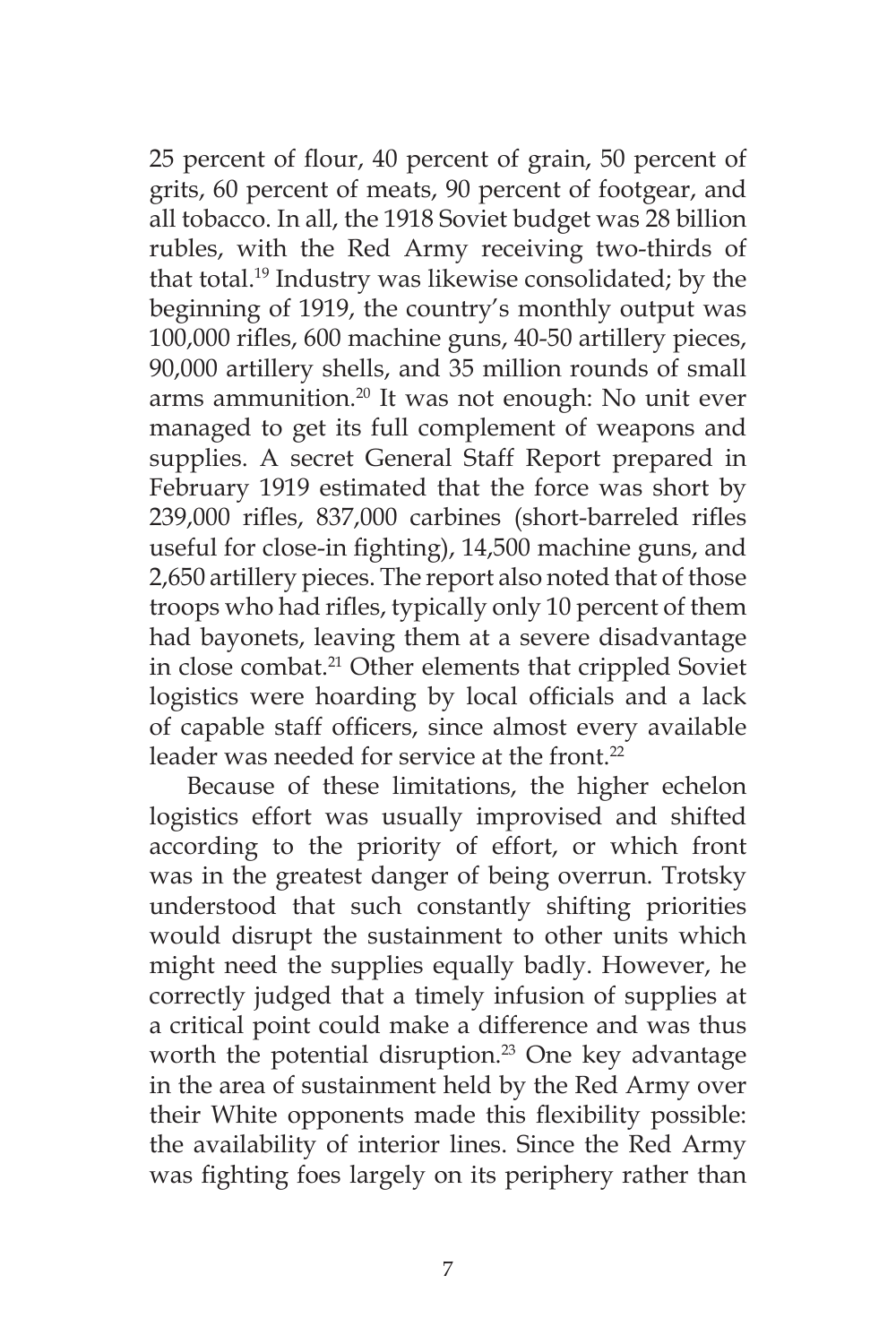its interior, they were able to shift men, equipment, and supplies within the Soviet Union as needed to meet requirements on different fronts.<sup>24</sup> The White armies had no such capability, either organizationally or geographically. Even if there had been such a possibility, it is doubtful that the factionalized White forces would have been capable of such joint efforts. White commanders typically focused on the actions in their immediate area, and gave little regard to what was happening in other regions, even if it indirectly affected them.25

Because no reliable central source of supply was available, Red Army units were almost entirely dependent on local requisitioning and foraging for supplies. Detachments conducting reconnaissance deep into White positions had no capability for carrying supplies, and had to steal what they needed from the local populace, an action that often turned towns against them.<sup>26</sup> A common tactic of partisan groups operating behind White lines was to distribute guerilla groups in small numbers among a wide population of towns. Not only did this lessen the chances of discovery, but it also eased the logistical impact of feeding and assisting guerillas on the small villages.<sup>27</sup> The necessity of foraging also made urban areas primary targets. Commanders often planned their attacks based on where they thought the largest concentration of usable materiel would be rather than where the enemy was or the strategic utility of a location.28 Local requisition and supply often tied units to urban areas, preventing them from conducting any type of extended campaigns against their foes and rendering them vulnerable to disease and sickness.<sup>29</sup>

All of these transformed structures enabled the Red Army to ultimately defeat its White opponents,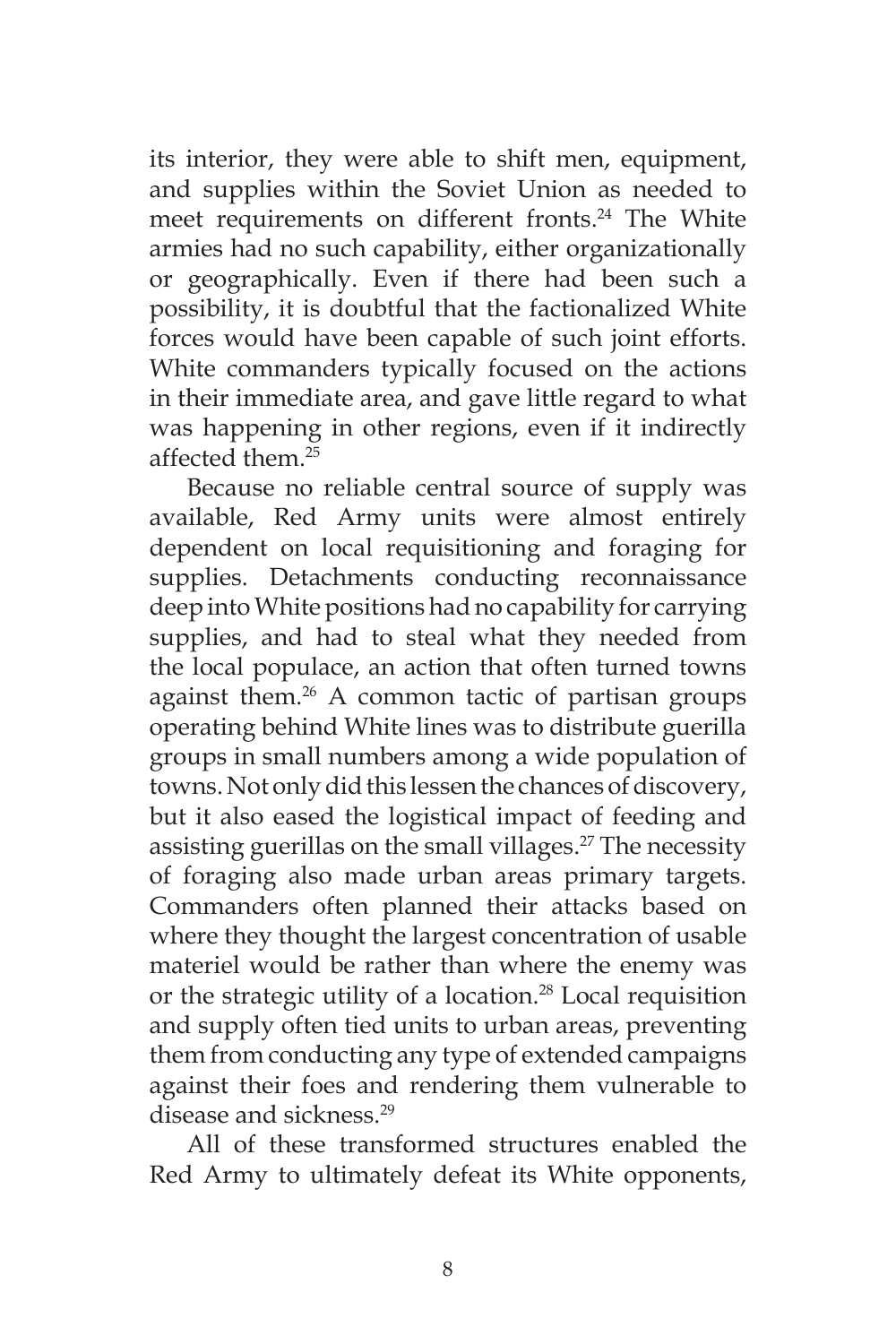though not without significant costs in manpower and physical destruction. These same innovations that had ultimately led to victory in the vast steppes of Russia would soon be main contributors to the Soviet Union's defeat in 1920

## **THE POLISH CAMPAIGN: THE WRONG ARMY AT THE RIGHT TIME**

Before discussing the actual sequence of Red Army attack and Polish counter, it is useful to examine the terrain on which these actions played out, especially in contrast to the areas where the Red Army had been previously fighting. The terrain of what is today Belarus and eastern Poland is fundamentally different from the steppes of central Russia and the open tundra of Siberia. In addition to the obvious climatic differences, the Polish terrain was dotted with many small lakes, large clusters of hard rock densely packed with tall pines, and large marshes with extensive waterworks. All of these were not prohibitive of movement in and of themselves, but disrupted the movement of large troop formations and greatly hindered communications between separate units.<sup>30</sup> Two natural lowland zones in the north and south canalized any attacking forces into two separate and nonsupporting columns and provided defenders with predictable avenues of approach on which to set up defenses in depth. Also, at this time there were very few roads and bridges in the area capable of supporting large amounts of traffic. The local railways were the only reliable means of large-scale transport, but even they proved problematic due to the variety of rail gauges (German, Austrian, and Russian) placed by occupying powers during different times in Polish history. There were no widespread telegraph or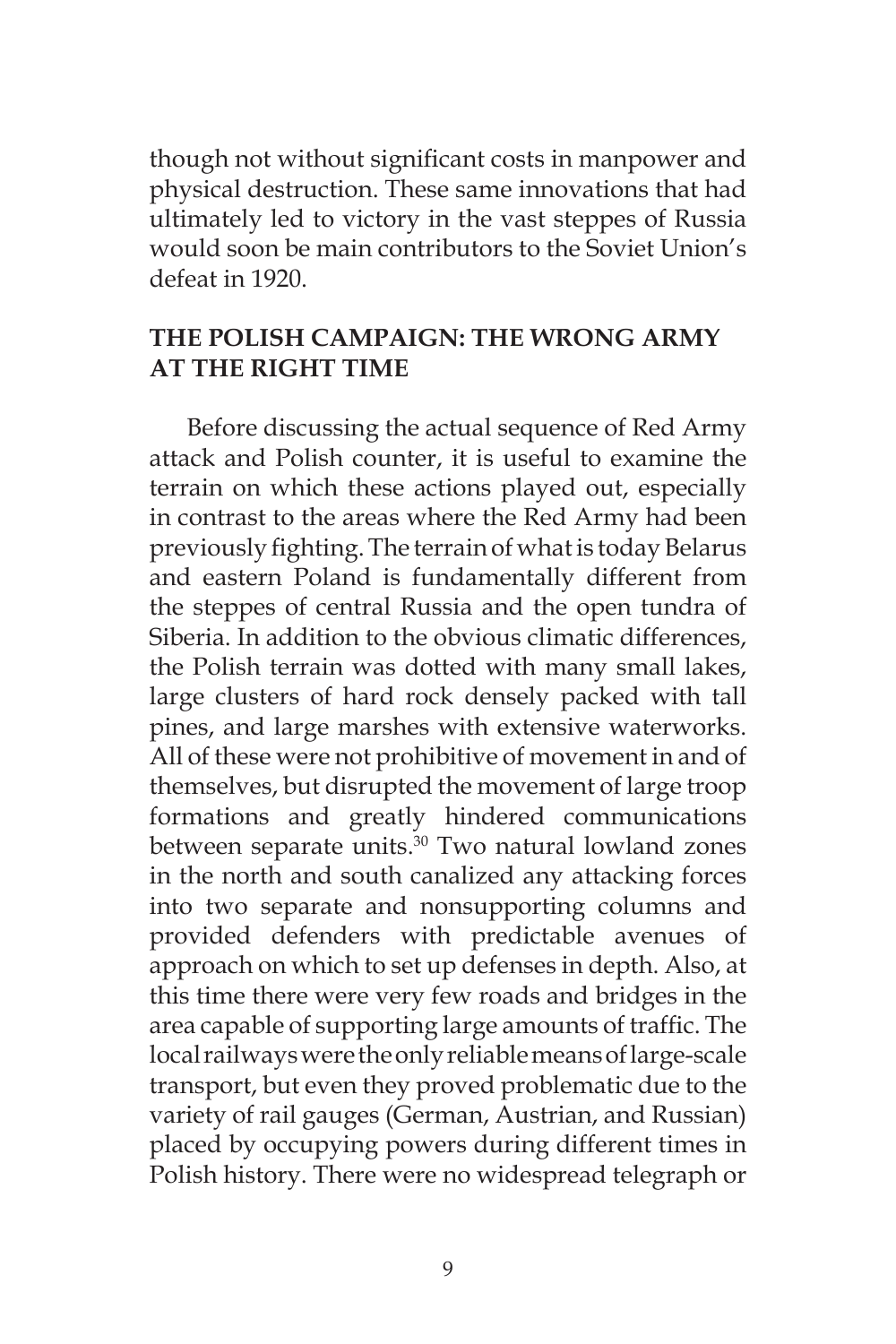telephone networks in place, so field communication mostly relied on wireless radio or dispatch runners.<sup>31</sup> Overall, then, it was terrain that was ideally suited to the defense, and even more so when the defender was intimately familiar with the hidden paths and smaller trafficable avenues inherent in this type of temperate zone.

In June 1920, the Soviets launched their offensive, the principal aim of which was to cut off and destroy the extended Polish Army while placing the Red Army in a position to strike deeply at the Polish heartland and eventually capture Warsaw. Initial efforts at breaching the Polish lines using the shock effect of mass cavalry attacks, a tactic that had frequently worked against White forces, proved unsuccessful against the relatively disciplined Polish forces.<sup>32</sup> Finally, on June 5, using a combined arms approach that applied infantry assaults and artillery superiority at a weak point in the Polish lines, the Soviets were eventually able to penetrate through the enemy positions. This created a gap through which exploitation forces poured, all seeking to cut off the Polish lines of retreat. The Cavalry Army quickly rushed through the breach and surged towards Poland; unfortunately, they were the only Red Army force capable of such rapid movement. The infantry formations struggled to move quickly enough to keep up with their cavalry and the retreating Poles. Because of the Soviets' lack of a mobile reserve and few forward stockpiles capable of supporting deep operations, the Poles were able to conduct an orderly retreat back to their own borders and preserve forces that would otherwise have been cut off and destroyed.<sup>33</sup>

Nevertheless, retreat is still a demoralizing position, and the Polish forces found themselves in a race to reestablish new defenses while the Red forces used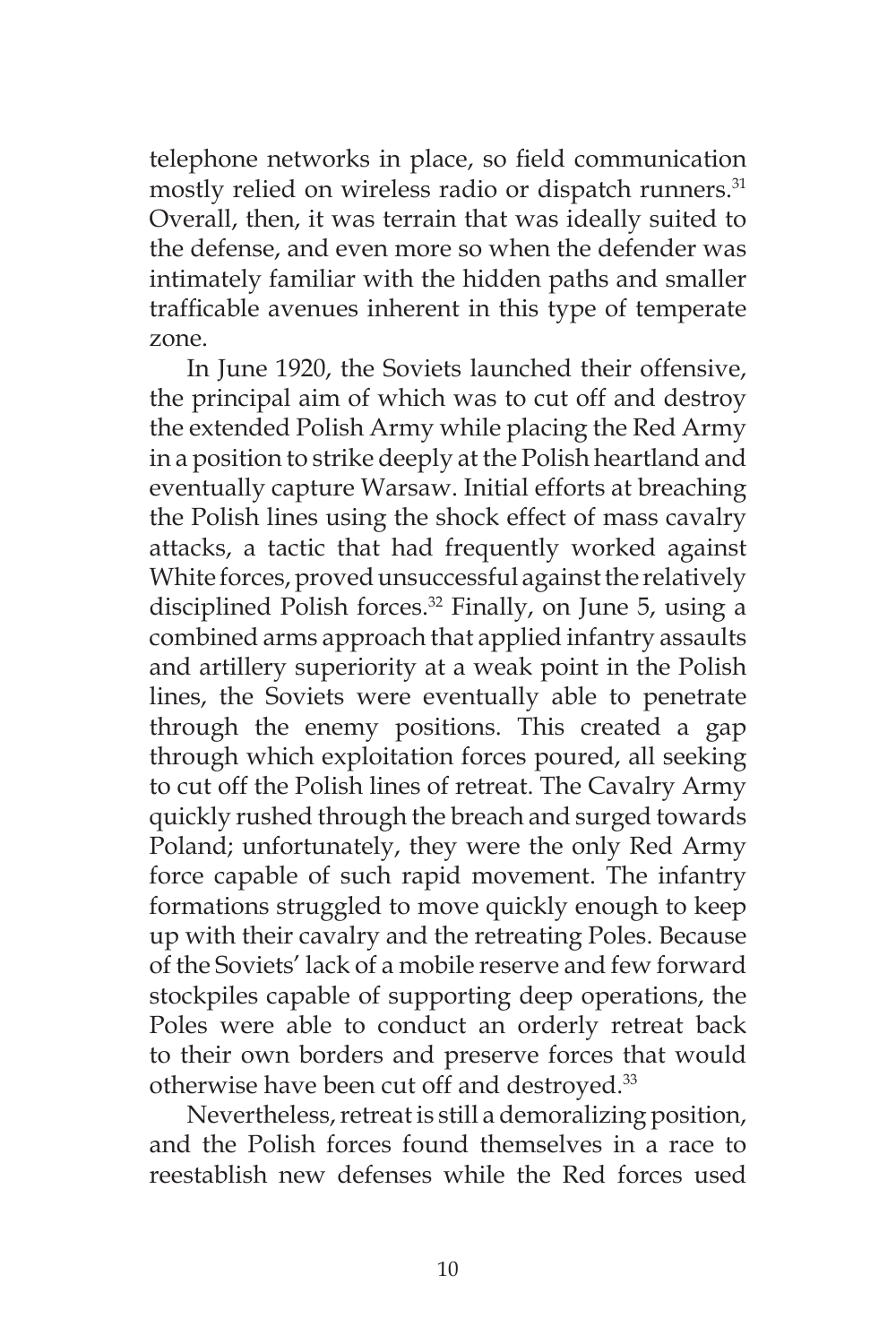their success to motivate their soldiers and spur them on to what they perceived as impending victory. By July 10, the Soviets had advanced their forward positions to the prewar borders of Poland, and had launched fresh offensives by the newly constituted 3rd Cavalry Corps, whose mission was to attempt to turn the Polish flanks and disrupt the interior lines of communication. Again, the lack of any type of mobile reserve hindered the amount of success such deep operations could expect, and the Poles were able to preserve the bulk of their combat power even as they successively gave up key strategic positions. By August 12, the Red Army stood on the banks of the Vistula River, preparing for the final assault into Warsaw while the Soviet government announced the imminent arrival of a new communist government in the capital.34

At this point, the Poles saw their opportunity to attack an extended force, and launched an assault of their own that quickly overwhelmed the Red positions and sent the Soviet forces hurtling back in retreat. The Poles took advantage of a seam that had developed between the Soviet Western and Southwestern Armies, and struck deep behind the positions of both forces to cut key lines of communication and strike panic into the soldiers of the enemy. One of the chief reasons for the development of the seam was the invasion of the Crimea by Baron P. N. Wrangel, a tsarist cavalry division commander during World War I who took advantage of the Soviet focus on Poland to marshal his forces and strike at relatively undefended areas, rapidly advancing through the southwestern areas of Soviet territory. This unexpected assault caused the Soviet High Command to shift focus and resources to fend against Wrangel during a critical time in the Polish campaign. Finding his forces divided and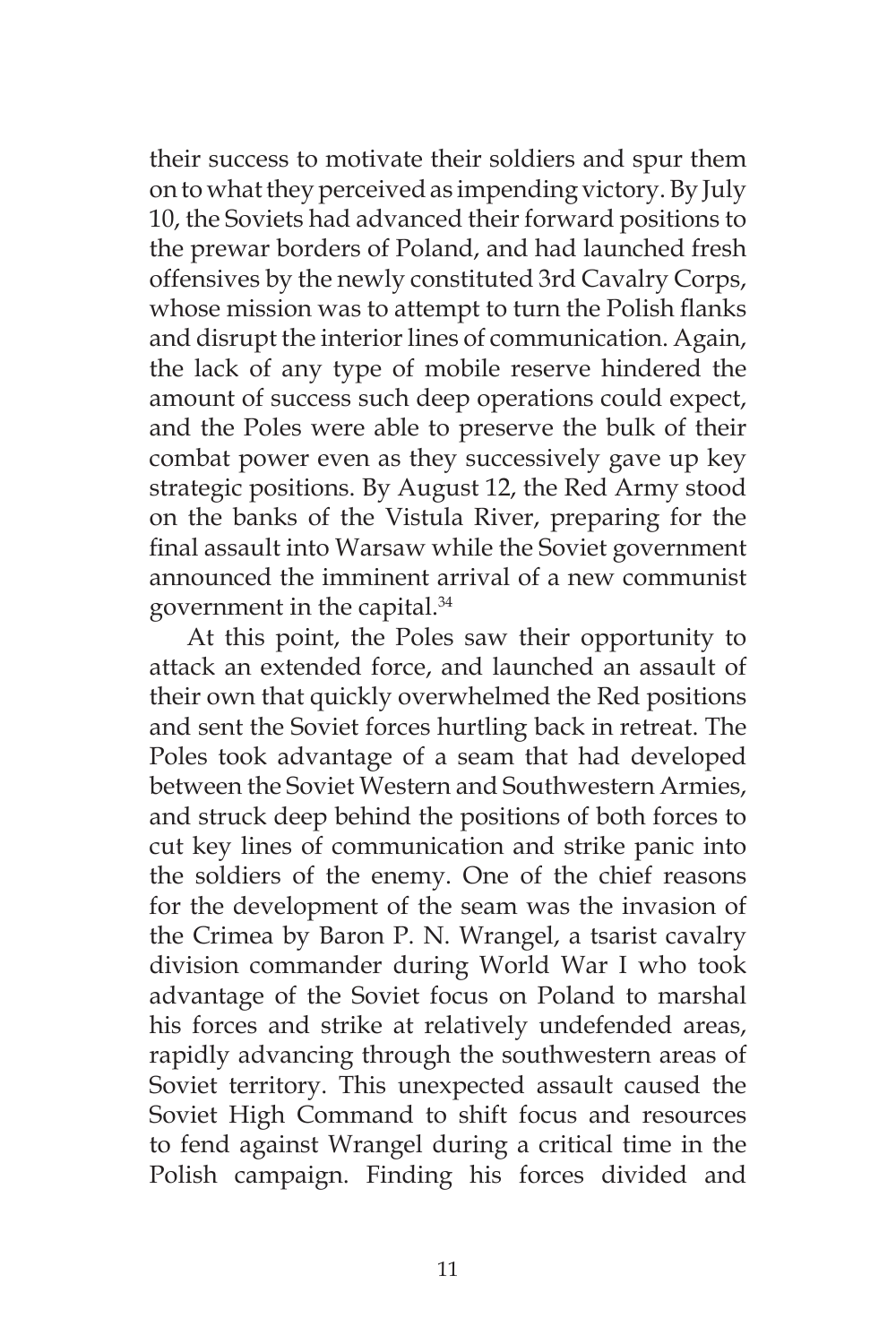unable to mount a coordinated counterattack, M. N. Tukhachevsky, the commander of Red Army forces in the West, ordered a withdrawal to the Soviet frontier. Here, after a series of sporadic small-unit actions, the border finally stabilized after extensive negotiations between the Soviets and the Poles.

The Red Army that had become the unquestioned land power within Russian territory had been decisively beaten by a much smaller opponent. The reasons for this defeat primarily lay in the areas of intelligence, command and control, and force structure, all of which relied mainly on innovations put in place during the Civil War.

## **Strategic and Tactical Intelligence.**

In a strategic sense, the Soviets never really understood who they were fighting during the Polish campaign. Obsessed with the idea that the White forces and their foreign supporters were behind every misfortune and threat to the Soviet system, the Bolshevik leadership consistently labeled the Polish threat as a tool of capitalist oppression. Lenin labeled the Polish offensives of 1919 as White offensives, even though the Communist Party chief of Wilno emphatically stated in a letter to the Voenni Vyshii Soviet (VVS, or Supreme Military Council) that the occupiers of the city were Polish regulars, not White infantry.<sup>35</sup> In a December 15, 1919, editorial in *L'Internationale Communist*, Trotsky proclaimed that "the Polish lords and gentry will snatch a temporary, marauders' victory, but when we have finished with Denikin, we shall throw the full weight of our reserves onto the Polish front." Soviet citizens responded to such appeals with enthusiasm, and many ex-Imperial officers who had previously refused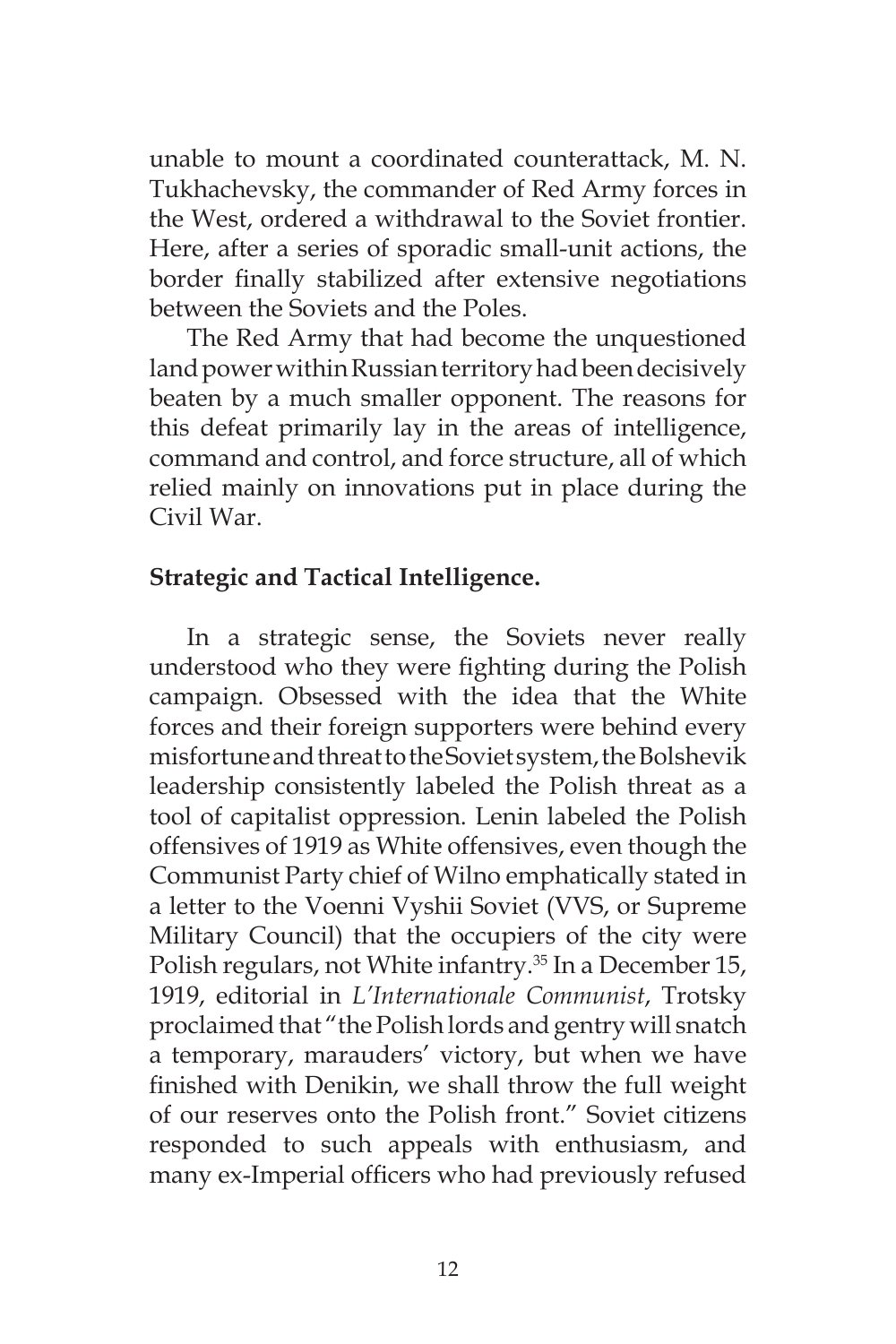to fight on either side joined the Red Army specifically to serve in the Polish campaign.<sup>36</sup> Nor was all of this simply propaganda for external consumption; official documents, communiqués, and internal government traffic during this time routinely refers to Poles as *belopolyaki* ("White Poles") and Poland as "White Poland" or "White Guard Poland."37 The quality of strategic intelligence did not improve during the campaign either; the focus on Warsaw as the center of gravity of the Polish resistance was largely motivated by a belief that the Polish armed forces were worn out and that a large symbolic defeat would be enough to dissolve the army completely.38

The lack of Soviet understanding of the composition and motivation of their enemies extended to the operational and tactical level as well. There were wide disparities between the estimates of higher headquarters and field commands on the actual strength and composition of Polish forces. In late May 1920, the General Staff estimated the strength of the Polish Army at 75,000, while Tukhachevsky's field intelligence officer put the number at only 56,000. Actual contact and combat with the enemy only made these disparities worse; a July 4 estimate published by the field headquarters put the number of enemy effectives at 95,000, while in reality the Polish Army had only 58,000 in position on the front at that time.<sup>39</sup>

One of the main reasons for this disparity in actionable intelligence was the lack of tactical and strategic assets on the Soviet side. Throughout the fight, the Poles were screening their lines with partisan bands, so the Red forces had no current intelligence until the Cavalry Army made its initial penetration. Even worse, that force, intended to be the "eyes and ears" of the entire Western Front, had no means to relay back its findings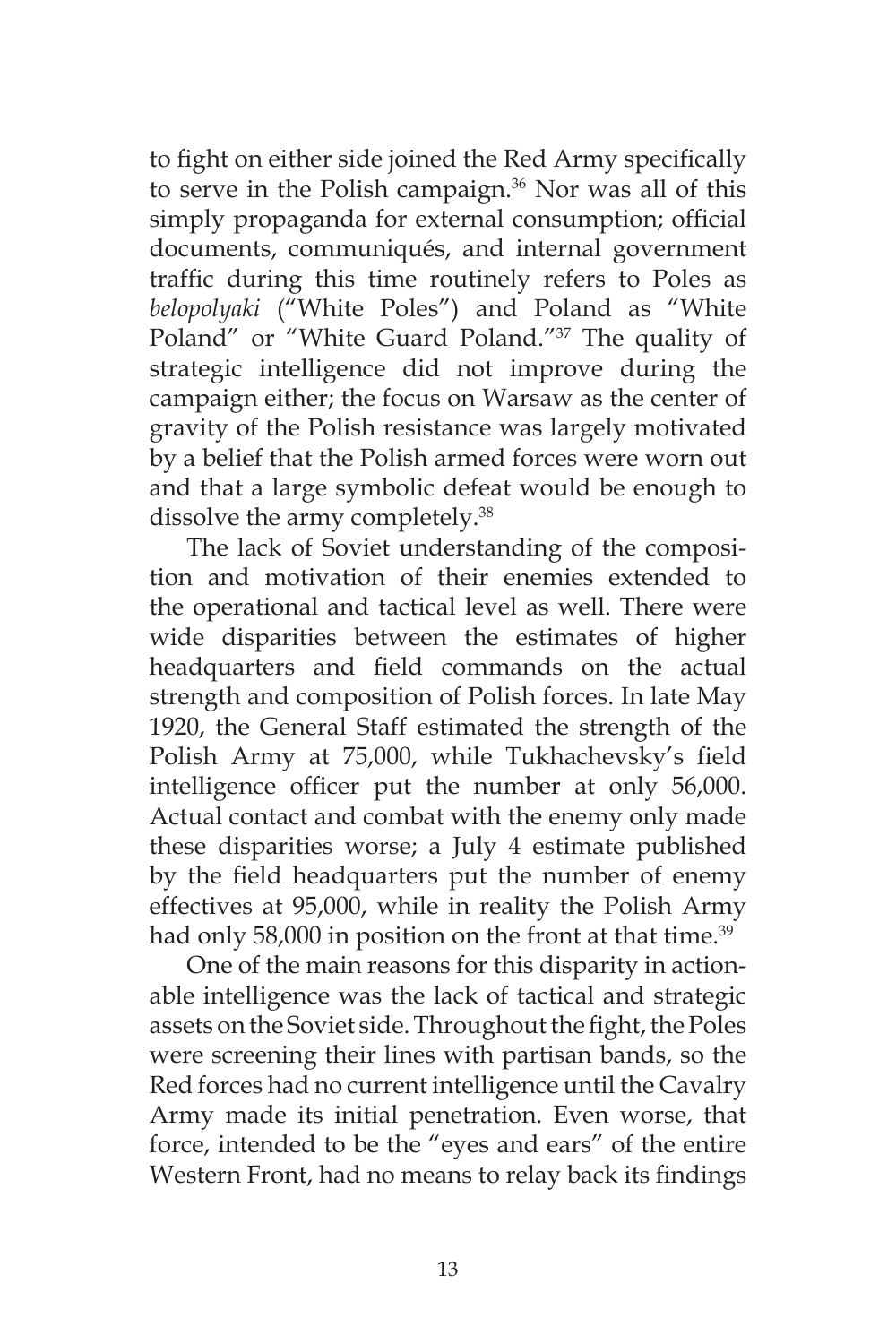or reports on enemy dispositions except through ad hoc messages from the Army rear command post.<sup>40</sup> Red Commanders were routinely surprised by the high quality and discipline of Polish troops. In a message to Tukhachevsky during his initial offensive, Budyenny expressed his surprise that the Polish infantry did not try to save their lives by joining the Red Army when overrun, a frequent practice of captured White forces. Tukhachevsky himself reported in a June 12 summary that "the enemy handles his armies excellently" and "the Polish Army exudes Europeanism"; in many ways, he regarded them as superior in training and discipline to the Red forces. Tukhachevsky was continually frustrated by his inability to consummate the destruction of an enemy unit; he believed that if he could cut off a Polish force, it would dissolve into mass retreat as its White counterpart had during the Civil War.<sup>41</sup>

The Soviets completely failed to understand that they were no longer fighting White forces, but a completely different enemy with an entirely different set of strengths and weaknesses. Unfortunately, the Red Army had no means of assessing ahead of time exactly what those strengths and weaknesses were because it had never developed any type of intelligence apparatus. Such specialized units were wholly unnecessary during the campaigns against the Whites, where most of the opposing leadership was intimately known by the Red Army commanders. Those Red commanders who needed additional information about the strength or composition of their opponents could easily get it from any of the partisan or anarchist forces operating in the White Rear. Against an enemy fighting on his own terrain with an entirely different ethnic and social identity, the Red Army found itself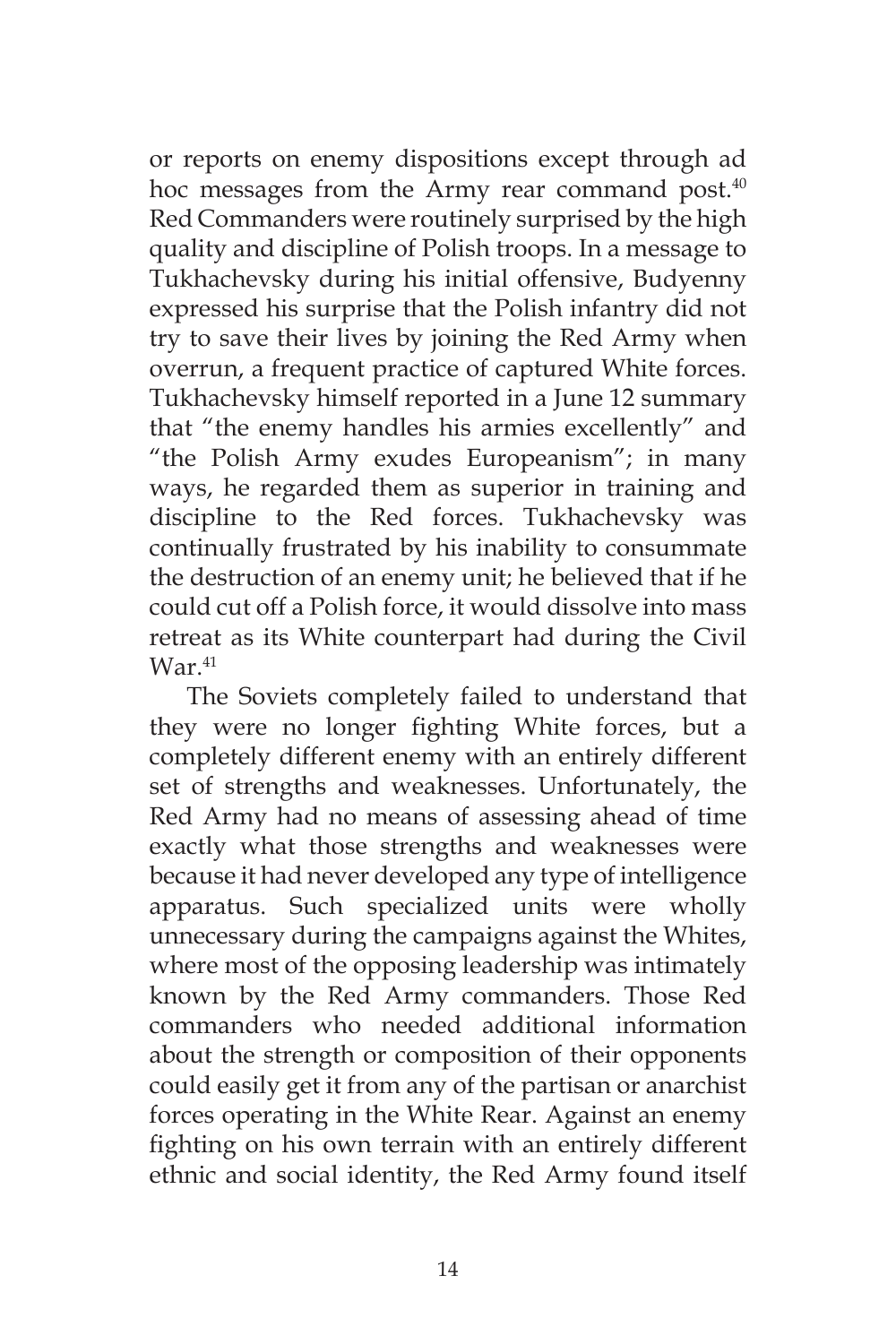completely deprived of any means of collecting usable battlefield intelligence, and consequently went into the fight "blind."

## **Command and Control.**

The failures in command and control on the part of the Red Army were plentiful and apparent from the start of the Polish campaign. There was little to no attempted coordination by the civil authorities or the General Staff between the Western and Southwestern Armies; instead, each was given a vague list of objectives and told to exploit them as best they could. Neither army was ever defined as the main effort nor given adequate means to support its operations; instead, the Red Army command simply reinforced whoever was enjoying the most success at a given time. $42$  This organizational friction was compounded by the unduly competitive spirit present between the Army commanders and the desire to obtain the glory of victory at all costs. Lateral coordination between the two forces was nonexistent, and no attempt was ever made to coordinate attacks or movements to better enhance the goals and objectives of the total force. Ultimately, this allowed field commanders at all levels to dispute orders that they disagreed with and drag their feet in execution, often letting fleeting opportunities for exploitation slip by.<sup>43</sup>

In comparison, the Polish forces maintained a unity of command that served them well even under the most trying conditions. Pilsudski also had to contend with a wide variety of talented commanders who each felt that he and he alone had the right combination of ideas and forces that could bring victory for the Polish cause. The crucial difference was that Pilsudski had unquestioned authority over all of them and could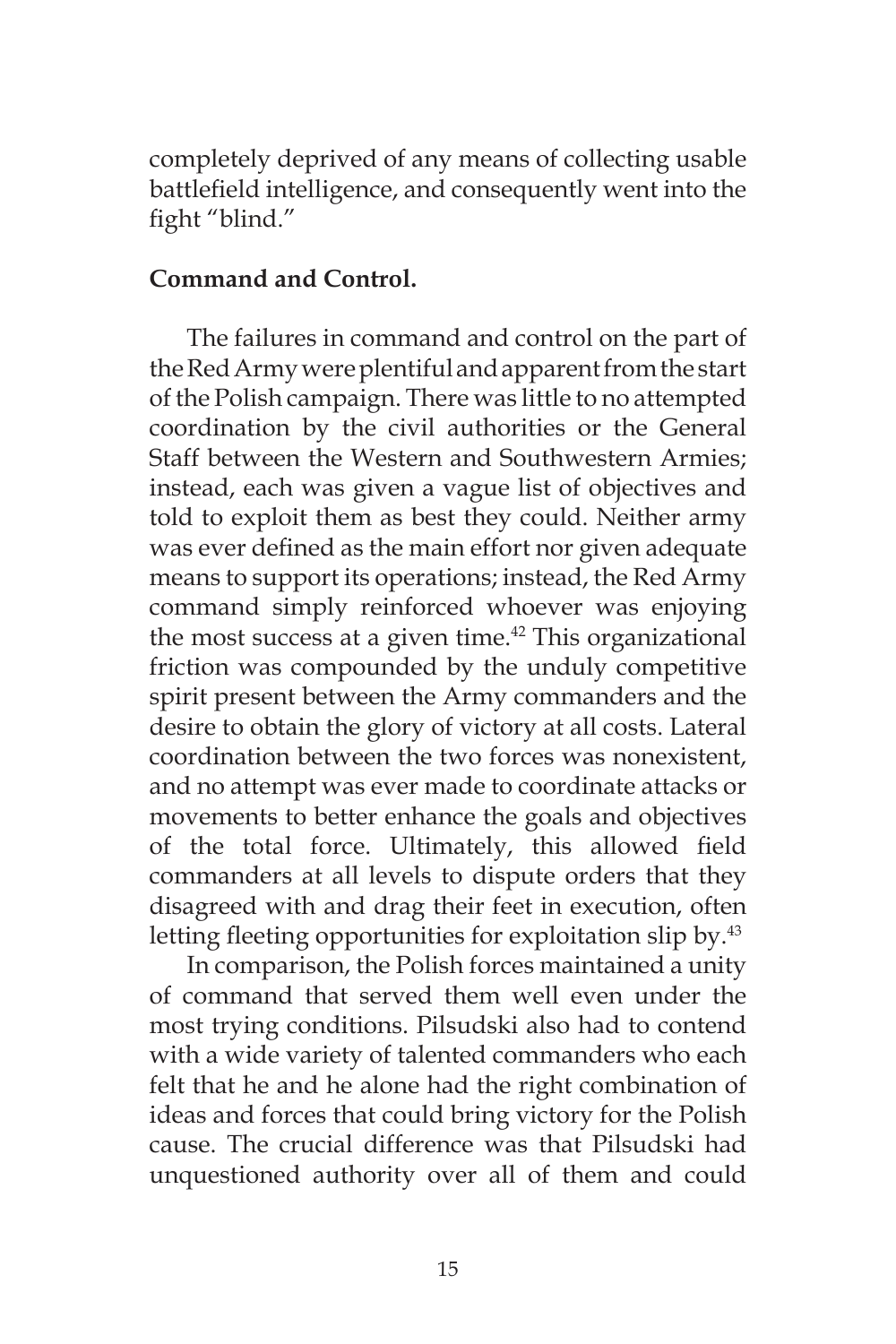make his decrees stick. The best example of this is shown in the defense of Warsaw. On August 6, recognizing the untenability of his current positions, Pilsudski completely reorganized the Polish Army's operational command structure, consolidating four field armies into three and assigning them entirely new objectives. The Northern Army, holding terrain where mobility would be highly restrictive, and facing well-emplaced Red forces, was given mostly reserve armies charged solely with holding their current positions against any incursion. The Southern Army was given similar resources and charged with preventing any type of effective traffic or communication between the Red Western and Southwestern fronts. The Central Army was given priority of troops and support in every category, as well as every mobile asset available to the Polish Army to enhance their striking power.<sup>44</sup> All of these actions were taken under the looming threat of capture and destruction by the Red forces, and were successful only because of Pilsudski's command ability and unchallenged authority.

So how is it possible that a force such as the Red Army that had fought multiple opponents for nearly 2 years of constant combat displayed such poor command and control? The answer lies in the decentralized nature of fighting during the Civil War. Because the White generals notoriously failed to coordinate their activities and movements with one another, there was no impetus for the Red Army to develop a unified command structure. Instead, because of the long distances between the central headquarters in Moscow and the field headquarters, it was much more effective to allow field commanders to prosecute the campaign as they saw fit, with intervention from higher headquarters only when absolutely dictated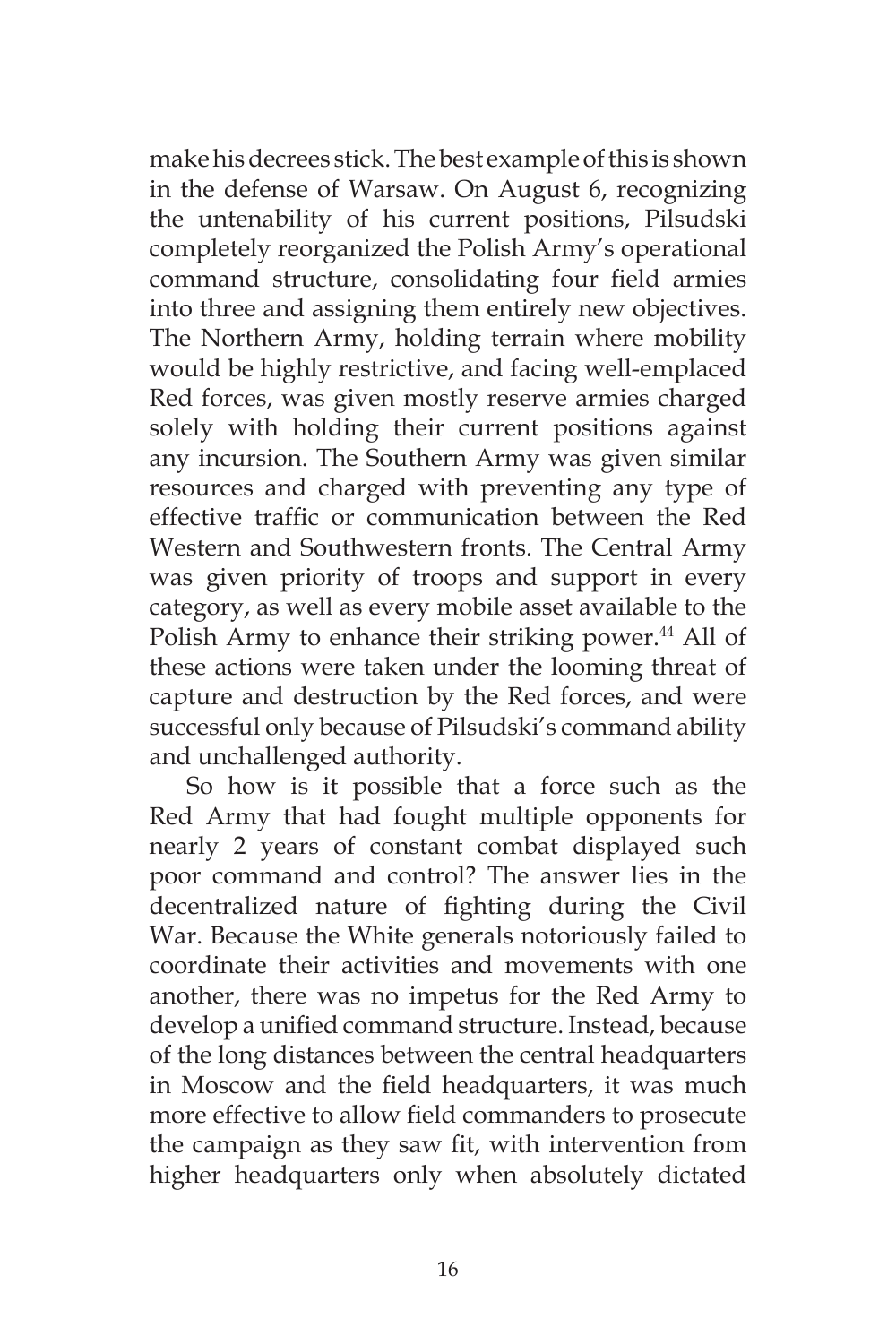by untenable losses of either men or territory. This command strategy which worked so well against the disjointed and bickering Whites proved disastrous against a Polish command that was unified against the threat and able to rapidly reorganize itself to exploit the changing tactical circumstances. The great irony here is that in prosecuting the Polish campaign, the Red commanders behaved almost exactly like the White commanders they had just defeated!

#### **Force Structure and Capabilities.**

The infantry-centric organization of the Red Army was wholly unsuitable for the rapid war of movement, exploitation, and pursuit that was waged during the Polish Campaign. The restrictive terrain on which the campaign was waged meant that mobility would be at a premium, as units struggled to capture and hold the vital mobility corridors that allowed access to the Polish interior. Since masses of men could not march across the terrain in waves, the Polish defenders were able to concentrate their defenses on these critical avenues of approach and force the Red Army to come to them. The Red Cavalry might well blow a hole in the enemy lines and be positioned to strike deep into the Polish rear, but no other forces had sufficient mobility to follow them and secure their lines of communication. Without this type of mobile reserve, any deep penetration by the Red Army would quickly turn into a force surrounded by hostile troops and cut off from any type of relief. Although the exploits of the Cavalry Army and other mobile units were highly publicized, these units were very much in the minority. In fact, only seven major cavalry units were committed to the fight, and the majority of them were assigned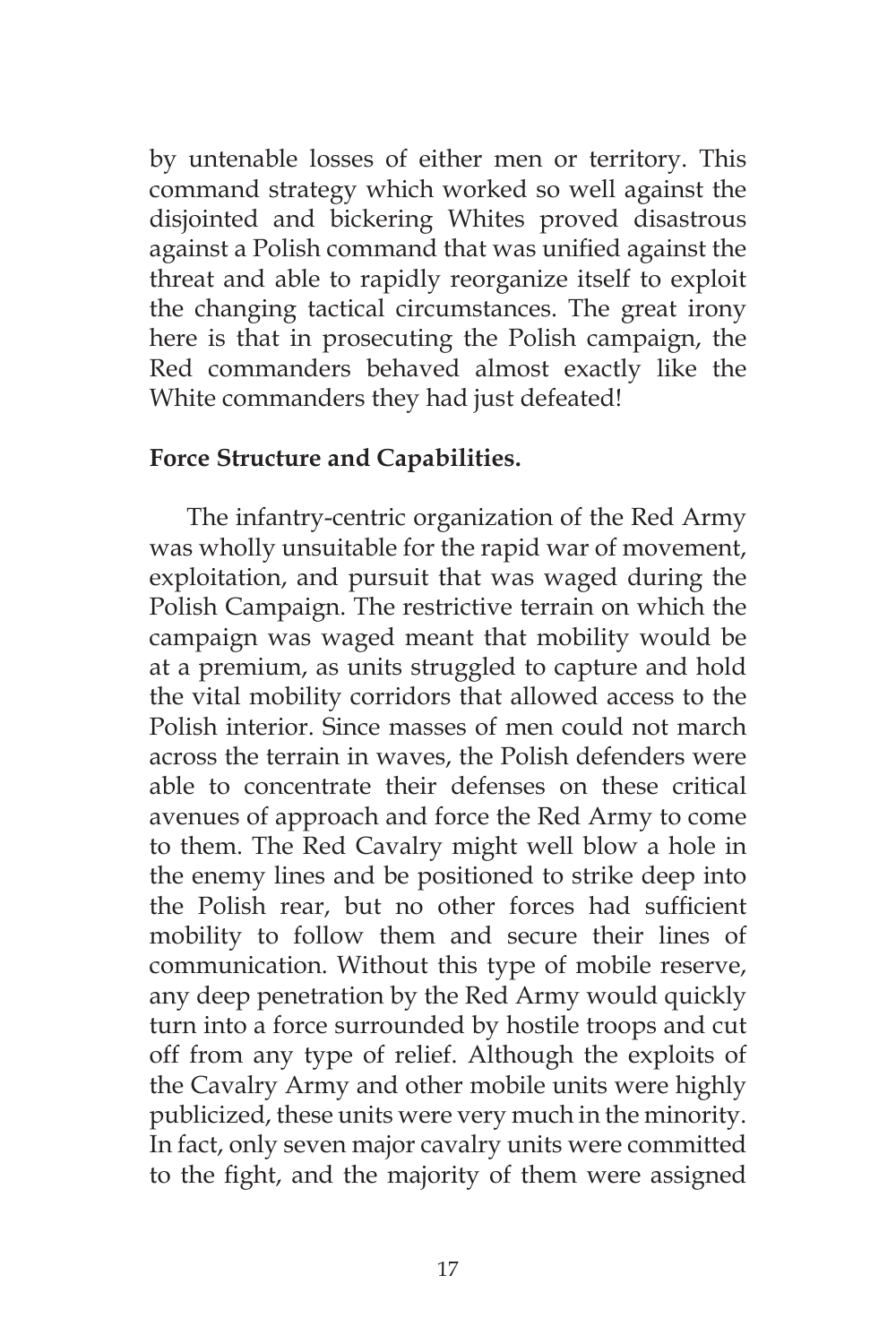under the aegis of the Cavalry Army.<sup>45</sup> Because of their limited mobility and inability to exploit a major breach, Red forces inevitably surrendered the initiative back to the Polish defenders.

Soviet forces also had to contend with threats from the air for the first time since World War I. The Polish air squadrons, although small in number, gave their armed forces a decisive advantage in both observation capabilities and in limited attack roles. These units, operating from fixed bases and supply trains, contained a large number of veteran pilots and foreign volunteers who flew hundreds of sorties in support of the Polish Army. Having never had to face an opponent with air capabilities, the Soviets had no dedicated anti-aircraft artillery, nor did they have an effective air arm of their own. The best that most Red Army units could provide for aerial observation was balloon observers moored to stationary artillery positions, which became easy targets for fires from both the ground and Polish aircraft and were usually destroyed within hours of going aloft.46 In his book *Red Cavalry*, Isaac Babel recounts the helplessness and terror wrought on unprotected ground forces by Polish air attacks.

[My] Troop-leader Trunov pointed out the four specks in the sky . . . they were massive armored planes, machines of the Air Squadron of Major Faunt-le-ro. Trunov started leveling his machine-gun . . . The major and his bombers . . . dropped down to 300 meters and shot up first Andrushka and then Trunov. None of the shots fired by our men did them any harm . . . so after half-an-hour, we were able to ride out and fetch the corpses.<sup>47</sup>

The force structure of the Red Army was ill-suited for fighting the Polish Army in Poland because it had been specifically designed and shaped to fight the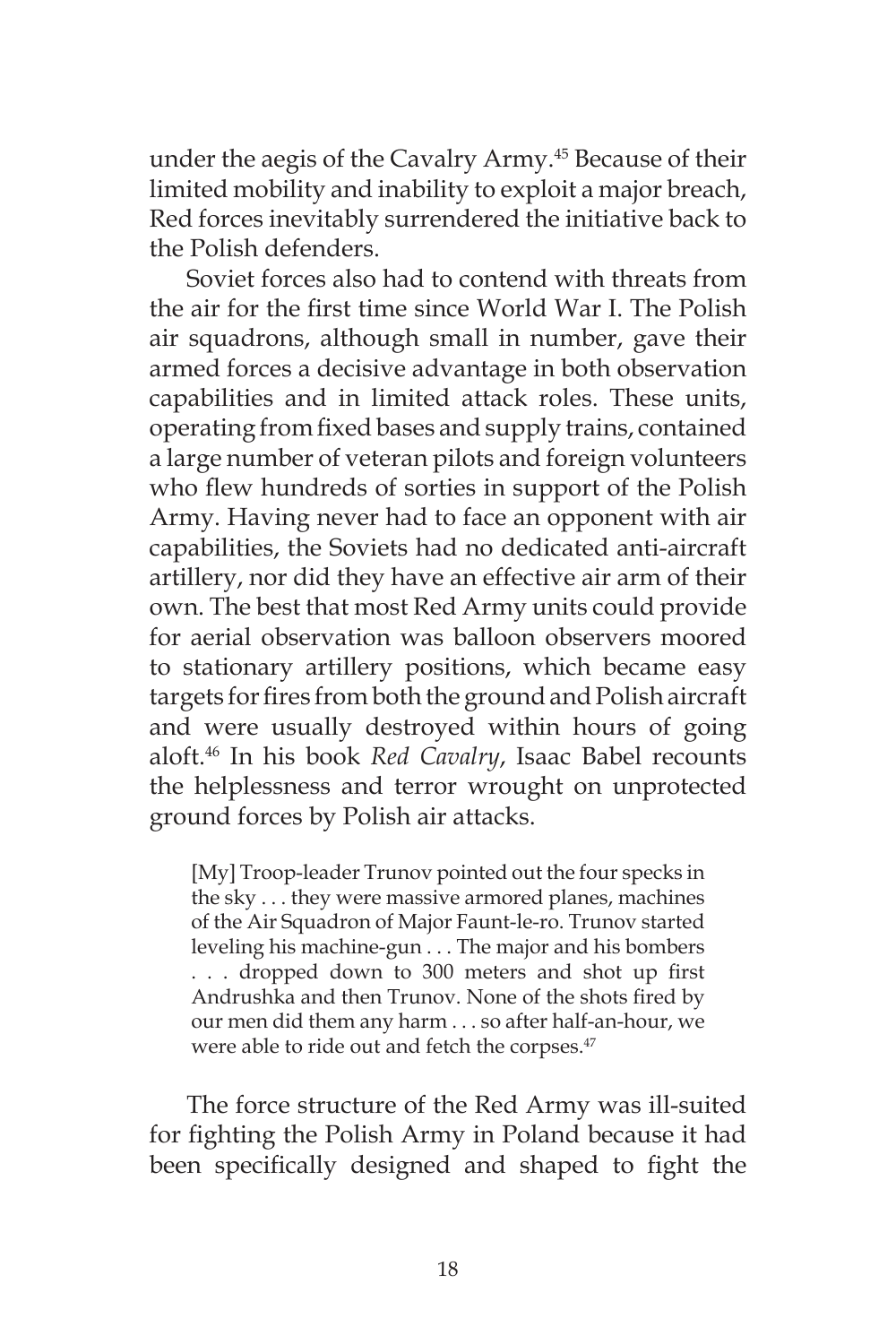forces of the Whites on the open steppes and tundra of Russia. In the long drawn-out campaigns of the Civil War, victory did not come from lightning strikes and dazzling cavalry charges, but from bloody battles of attrition that ground down the opposing force and forced the enemy commander to cede crucial towns and farmland that could be used to sustain the force and grant it legitimacy. Likewise, air defense systems were never a priority for the Red Army because the Whites suffered from the same materiel and training deficiencies that kept the Soviets from fielding an effective air arm. The Red Army that emerged from the Civil War was ideally geared towards taking and holding territory spread over a wide geographic area, thus denying the use of that territory to its opponents. When the Soviets attempted to apply the same strategy to the Polish Campaign, they discovered that rapid strikes that claimed vast swathes of territory were meaningless if the defenders of that area escaped to fight another day. Without the capability to trap and destroy the Polish armies decisively, the spectacular land gains of the Red Army quickly became liabilities that stretched the force and left it vulnerable to attack.

## **CONSIDERATIONS FOR CURRENT POLICYMAKERS**

Using conclusions from one military campaign or set of campaigns to generate present-day recommendations is problematic at best. The Russian Civil War saw a unique confluence of circumstances, such as industrial obsolescence, an exhausted and warweary population, and an ideological imperative that are not likely to be completely replicated in other conflicts. Each of these elements, along with others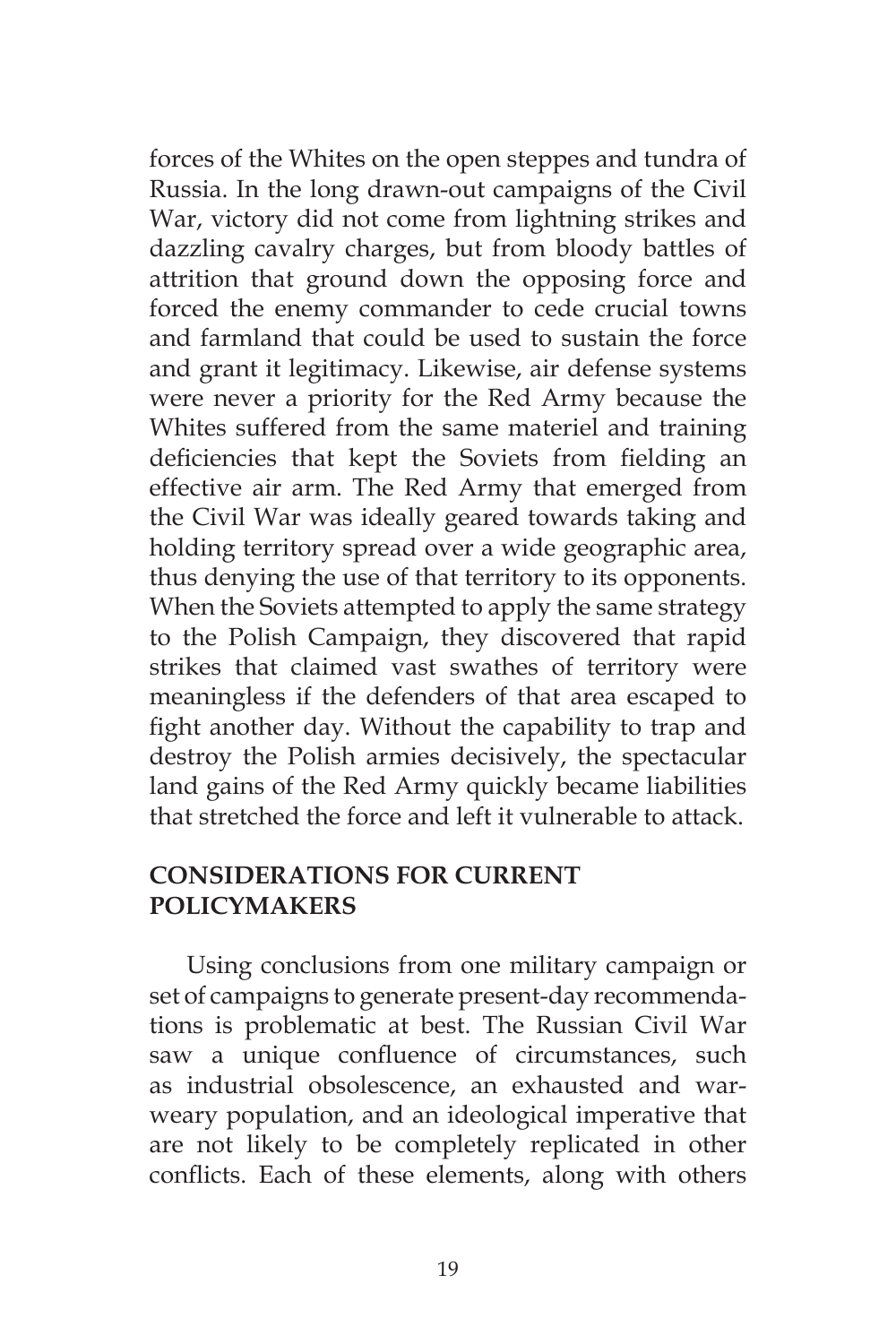discussed previously, colored and altered the way in which the Red Army fought. Nevertheless, there are some limited lessons about creating and reforming an army at war that can be drawn from the story of the Red Army and applied to present-day transformation efforts.

**Armies at war, and the governments who oversee them, must be willing to accept a limited amount of compromise between the ideological designs of the government in power and the practical imperatives of war.**

No die-hard communist could be sanguine about the use of former Imperial officers to defend the gains of a revolution that had undermined the commanders' fighting forces and advocated the eradication of such men as a class. Likewise, battle-hardened officers and sergeants who had learned hard lessons about the realities of modern war were wary of the orders coming from men they perceived to be starry-eyed idealists. The compromise in military doctrine and organization, which sought to find a balance between the revolutionary warfare espoused by the Bolsheviks and the cautious pragmatism of the World War I veterans is another example of finding the middle ground between two ideals. Both sides quickly came to realize that the survival of the country, rather than the ultimate achievement of either side's goals, had to be the immediate and overarching objective of the force, and they were able to temporarily bury their differences.

Regrettably, the present state of U.S. armed forces operations abroad shows that this needed balance is severely out of whack. After the apparent success of precision strike mixed with unconventional warfare in Afghanistan, senior Department of Defense (DoD)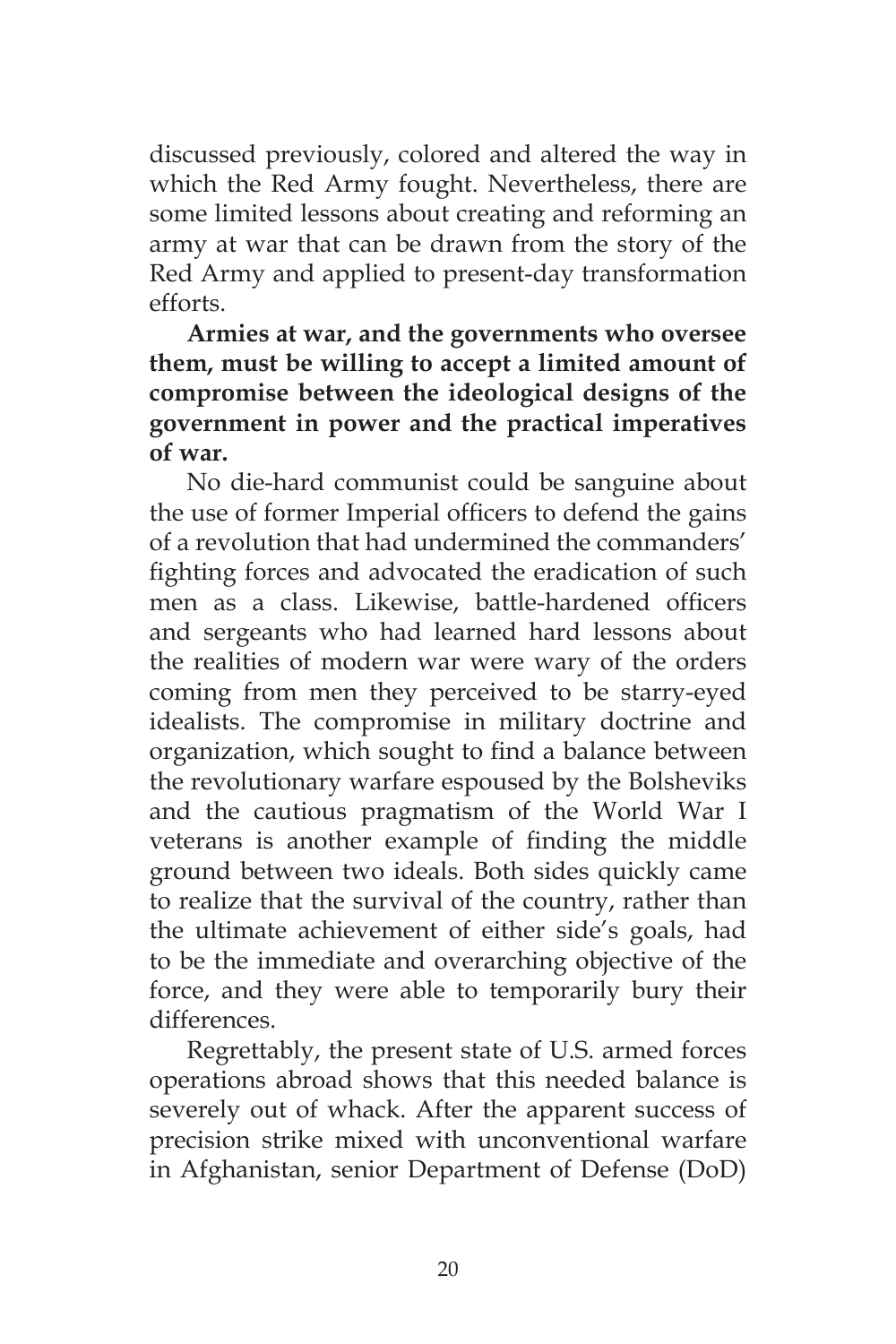officials were all too willing to use the coming fight in Iraq as a showcase for a vision of lighter, more rapid, "net-centric" warfare. Time-Phased Force Deployment Lists that were originally intended to push hundreds of thousands of troops into the region were picked apart to minimize both reserve callups and overall troop presence.<sup>48</sup> Despite a growing need for troops to provide security in Iraq, these same ideologues adamantly maintained their stance of a lean presence, allowing a fledgling insurgency to gain momentum. Only after the dangers of the insurgency became apparent did senior civilian leaders drop the idea of reductions in force in theater.49 The 2006 *Quadrennial Defense Review* is especially noteworthy in this light, as it integrates both the vision of a networked battlefield, in which total transparency rules the day, as well as a more complex operating environment that requires the use of irregular warfare and massive interagency cooperation to further the process of "nationbuilding."50

Nor is this ideological myopia limited to the OSD; similar "vision" problems persist with the Army's Future Combat Systems (FCS) program. FCS promises to revolutionize warfare with a "system of systems" approach, tied together with a seamless network "that allows 'seamless delivery of data' in the heat of combat."51 That such a "seamless" environment rarely exists in the controlled environment of the Combat Training Centers and never in the realities of combat is not permitted to counter the argument. In one video scenario outlining possible uses of the FCS, non-lineof-sight (NLOS) fires always land exactly when and where they are needed, enemies obligingly separate themselves from the civilian population, and supplies arrive exactly on time, negating the need for heavy basic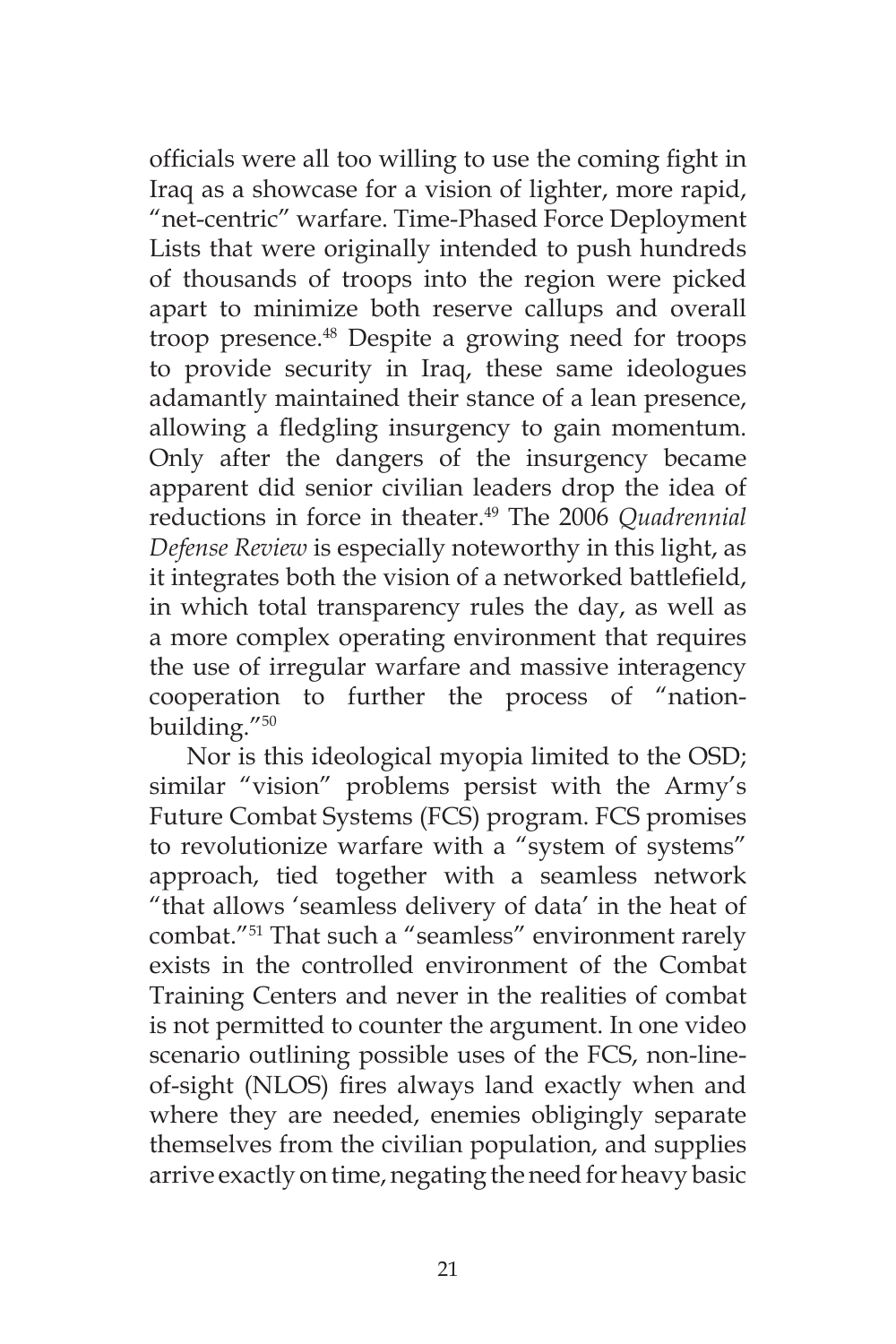loads. None of this is borne out by the current operating environment. Even the program's slogan ("Victory at the Speed of Light") belies the emphasis on protracted conflict currently found in most DoD programs. In fact, the entire program resembles nothing so much as John Antal's short story "Battleshock XXI," in which a hightech, "on sim" future force is defeated by local fighters using commercial off-the-shelf technology to blind and confuse the scattered attackers.52 That this volume was published well before FCS was ever proposed should serve as a caution for those seeking to transform in the face of reality.

**Armies that create "temporary" military institutions designed to meet only the exigencies of the current conflict should be aware that such organizations may rapidly achieve a state of permanency.**

The use of commissars in the force was originally only intended as an emergency measure designed to ensure the loyalty of the military specialists. Once the system of dual command took root in the force, however, the commissar became an indispensable part of the military command system, and political officers at all levels remained an integral part of the Soviet Armed Forces for the remainder of their history. In this way, the military became a mirror of Soviet society, with its parallel structures of Party and State. Likewise, the decimation of the NCO corps to fill the officer ranks and the subsequent transfer of NCO duties to the officer corps was also to be only a temporary measure. Nothing succeeds like success, however, and the altered command structure was kept in place as proof of a new Soviet way of waging war.

In the same manner, the current Army planning guidance emphasizes that the current focus on Brigade Combat Teams (BCTs) in the Modular Force is only that: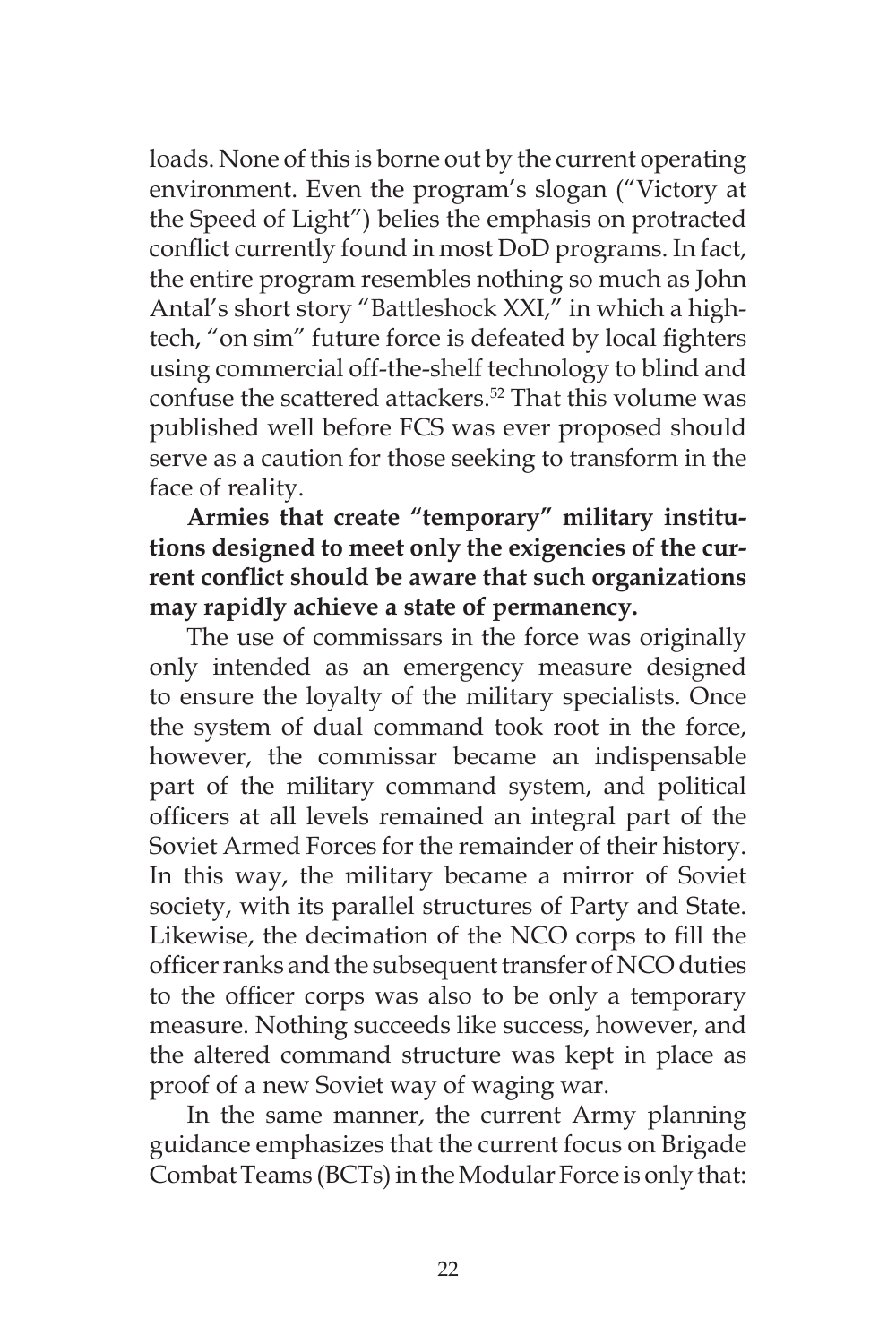a transient emphasis designed to transition seamlessly at some later date to the Future Force. In this model, new technologies and ideas are constantly "spiraled in," improving the force incrementally over time and minimizing the impacts on current operations.<sup>53</sup> This extended transformation, while laudable in theory, ignores the extensive investments in infrastructure and personnel movements currently underway to support the new BCT structure. Entire posts are moving from relatively quiet Training and Doctrine Command (TRADOC) status to supporting brigades or entire divisions. This, coupled with the latest Base Realignment and Closure actions currently underway, will likely shape the size and structure of the force to a far greater extent than spiraled technologies and networked systems. By choosing to transition to a BCT-centric structure, the current Army leadership has essentially placed a standing bet that the brigade will be the primary operational arm of the Army for years to come.

Likewise, current personnel decisions being made to support an increased operational demand are likely to have generational effects that will be felt for some time to come. In the officer corps, the decision to eliminate the Combined Arms and Services Staff School (CAS<sup>3</sup>) has removed a vital leveler of experience and knowledge between officers of different branches and functional areas.54 Although branch Captain's Career Courses are supposed to pick up the slack in staff methods instruction, it is difficult to see how they will replicate the wide diversity of experience and knowledge present in CAS3 . In a similar manner, the constant pushback and waiving of the Warrior Leader's Course (WLC) for soldiers selected to NCO rank is a worrisome sign of lowered expectations for NCO education in the future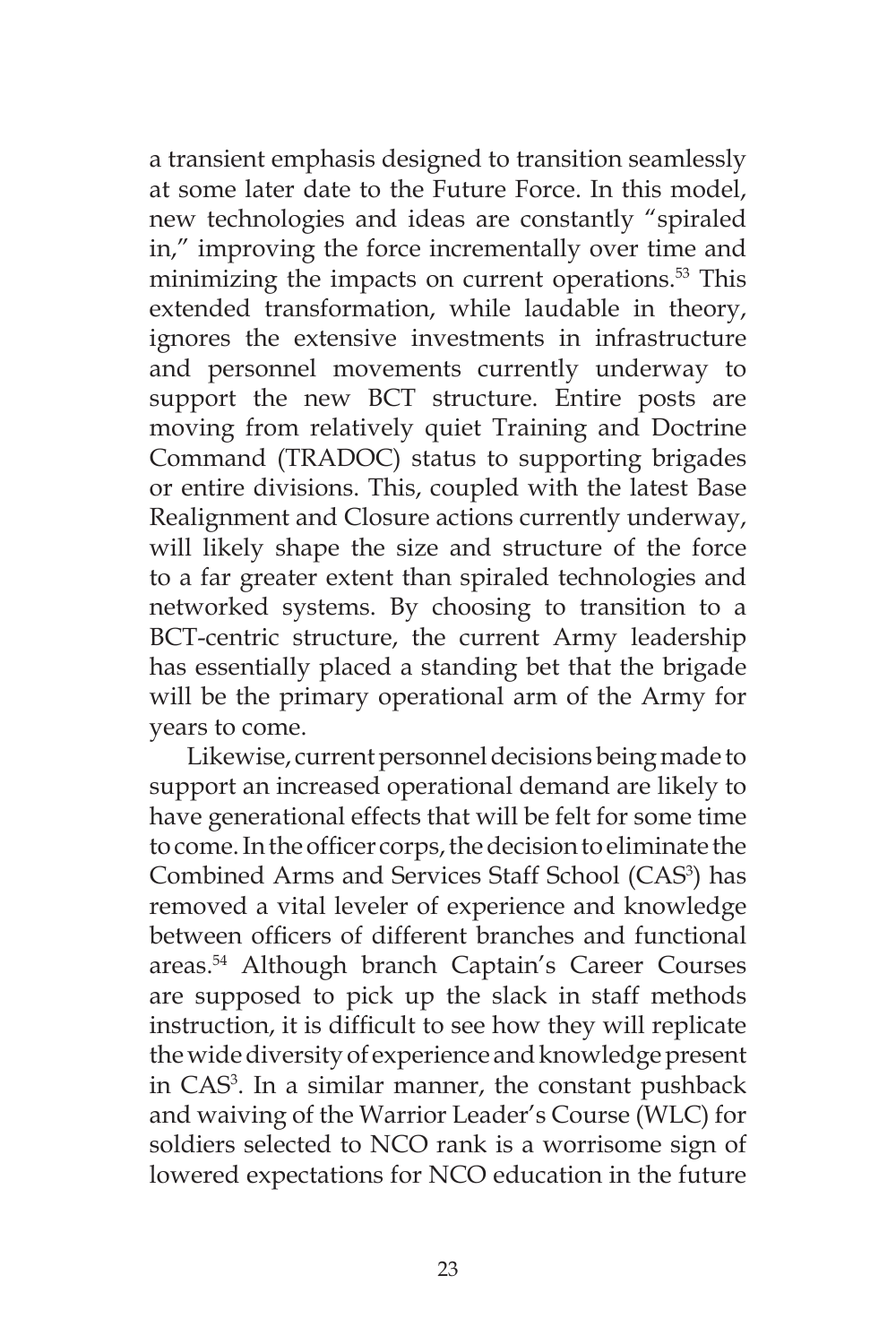force. The current policy allows soldiers to be promoted to the rank of Staff Sergeant (albeit for a limited time) without the traditional training requirement of the WLC (formerly the Primary Leadership Development Course).55 This lowered standard, originally enacted as a short-term fix for deployment pressures, may well continue for the foreseeable future and have knockon effects for further NCO schools. In the worst case, the Basic NCO and Advanced NCO courses might be similarly pushed back, undermining what has been to this point the most professional and highly educated NCO corps in U.S. Army history.

**Armies at war are dynamic institutions, subject to constant stresses of varying forms and degrees; such institutions must possess reactive and responsive organs capable of rapidly assimilating lessons learned and current trends and putting them into practice.** 

The "Red Commander" training academies stand out as a poor example of this imperative; the refusal of the school trainers to incorporate current lessons from the front, relying instead on their World War I experiences, probably took a heavy toll in lives as new commanders were forced to learn difficult lessons on the job. By contrast, the sustainment system, anemic and unreliable as it was, recognized that every unit could not be supported equally at all times. Instead, Trotsky and his deputies committed themselves to a constant process of assessment and feedback, attempting to bring critical support to bear at the times and places it was needed most. Fighting forces that are going to adapt and triumph over adversity must have similar mechanisms of information gathering, analysis, and response if they are to be successful.

The area of information sharing is perhaps the brightest spot of our transforming force. Soldiers at all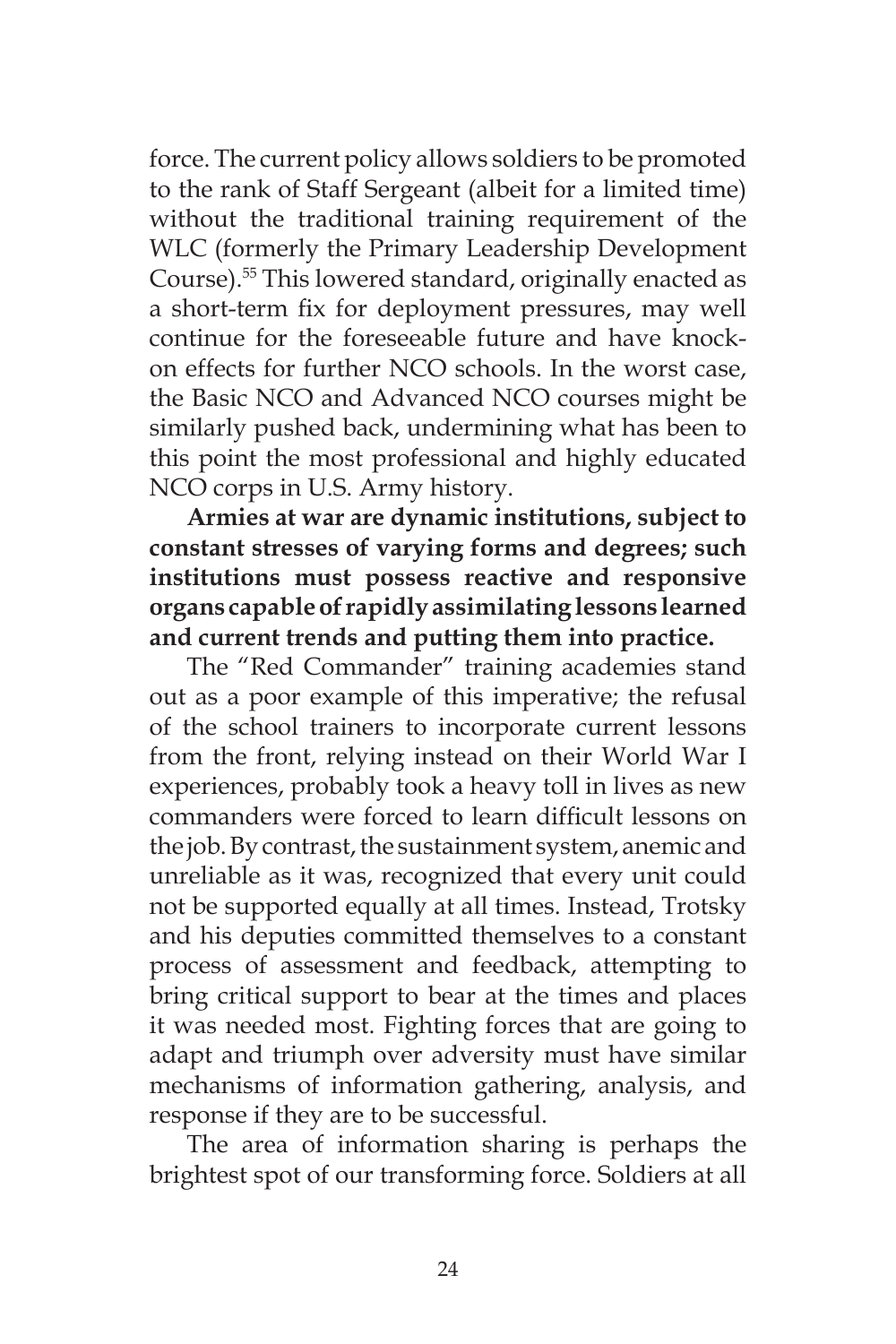levels and positions share information and ideas with unprecedented speed. The genesis for much of this came from the grass-roots formation of *CompanyCommand. com*, a website focused on sharing ideas and innovations between company-level leaders. Almost 10 years after its inception, *CompanyCommand* and its offspring are credited with achievements as diverse as sharing vital tactics, techniques and procedures (TTPs) that save soldiers' lives, and allowing units to transition critical lessons learned as they move between theaters of operation.56 The Army has embraced this kind of horizontal information flow, putting considerable resources and emphasis into sites such as the Battle Command Knowledge System (BCKS). BCKS encompasses a number of specialized communities of practice such as LOGNET (for logisticians) and S1NET (for personnel officers), as well as the broader S3- XONET (for field-grade leadership at the tactical level). This kind of free flow of ideas has made possible the rapid transmission of tactics from operational theater to training base to schoolhouse, often within the space of a week or less. As transformation continues, DoD should be encouraging this type of information-sharing across the force as a way of shortening decision cycles and enhancing grass-roots support for changes.

**The greatest danger inherent in transformation under fire is the hazard of creating a force geared towards defeating a specific enemy at the expense of more broad-based capabilities.**

Certainly it is not possible to create an Army capable of defeating every enemy equally; military planners and civilian leadership alike must always evaluate the threats facing them and make the difficult choices to concentrate on the most likely and dangerous of those threats. However, those same leaders must also be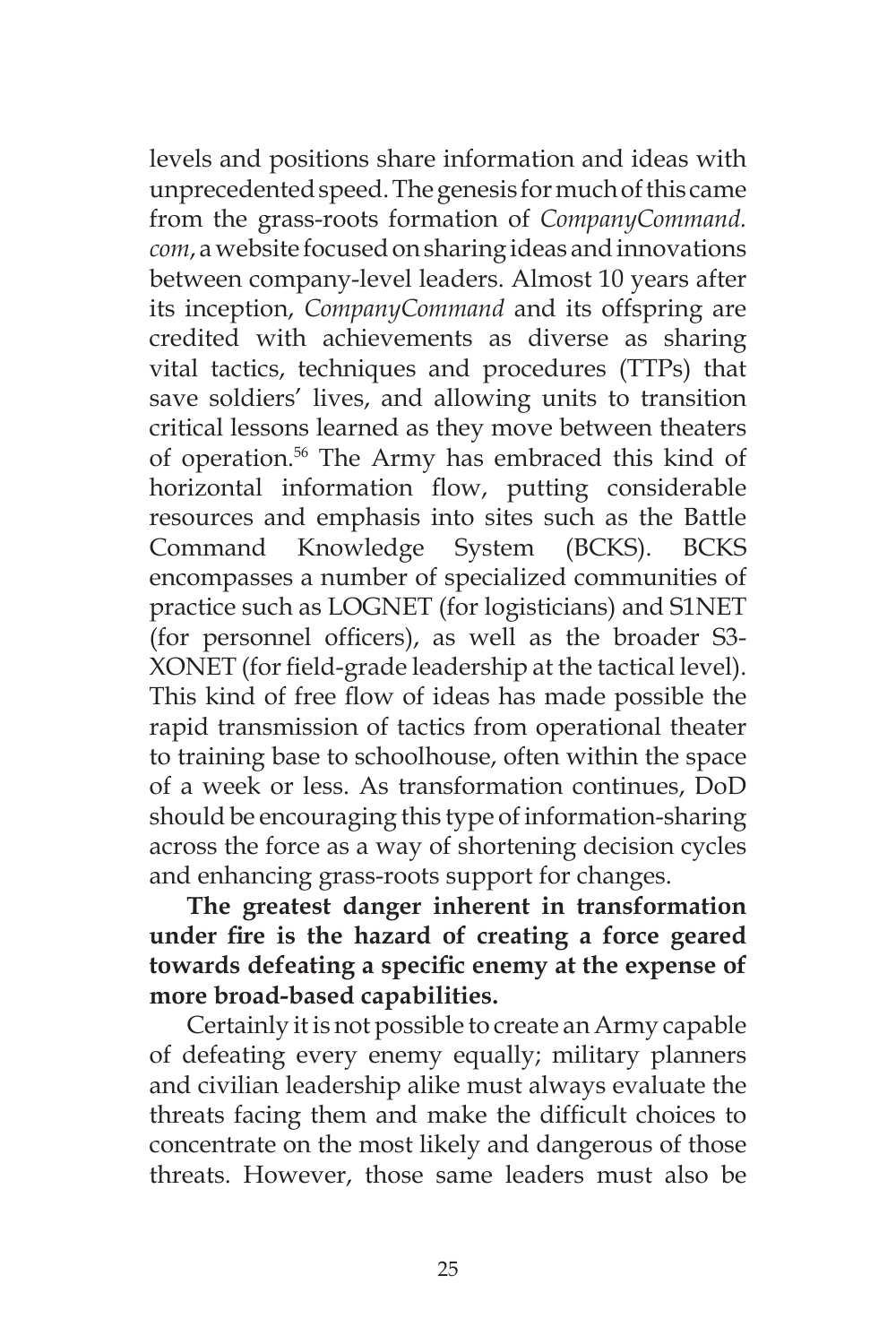cognizant of exactly what trade-offs were made, and how different operational and geographic environments will demand different capabilities of the force. The Soviet military and civilian leadership both failed to do this during the build-up to the Polish Campaign of 1920; instead, flushed with victory, they allowed themselves to believe in a quick and decisive battle against an enemy they did not truly understand.

Just as the Soviet leaders willfully misunderstood the nature of their enemy in Poland, U.S. decisionmakers for Iraq chose to remain blind to the broad based nature of their opponents.<sup>57</sup> Many early indicators surfaced in the drive to Baghdad; as then Lieutenant General William S. Wallace, commander of V Corps noted, "The enemy we're fighting is a bit different than the one we wargamed against because of these paramilitary forces."58 This unwillingness to embrace complexity continued into the postwar environment, as forces opposing the coalition were variously labeled "bitter-enders," "former regime loyalists," and small groups with no central authority.59 This refusal to acknowledge the onset of the insurgency, coupled with the ideological emphasis on small forces previously covered in this paper, greatly delayed the integration of needed forces and funds that could have staved off or at least mollified the insurgency. This difficulty in accurately identifying the enemy persisted for years, as one captain noted in early 2005:

I don't think there's one single person in the Army or the intelligence community that can break down the demographics of the enemy we're facing. . . . You can't tell whether you're dealing with a former Baathist, a common criminal, a foreign terrorist, or devout believers.60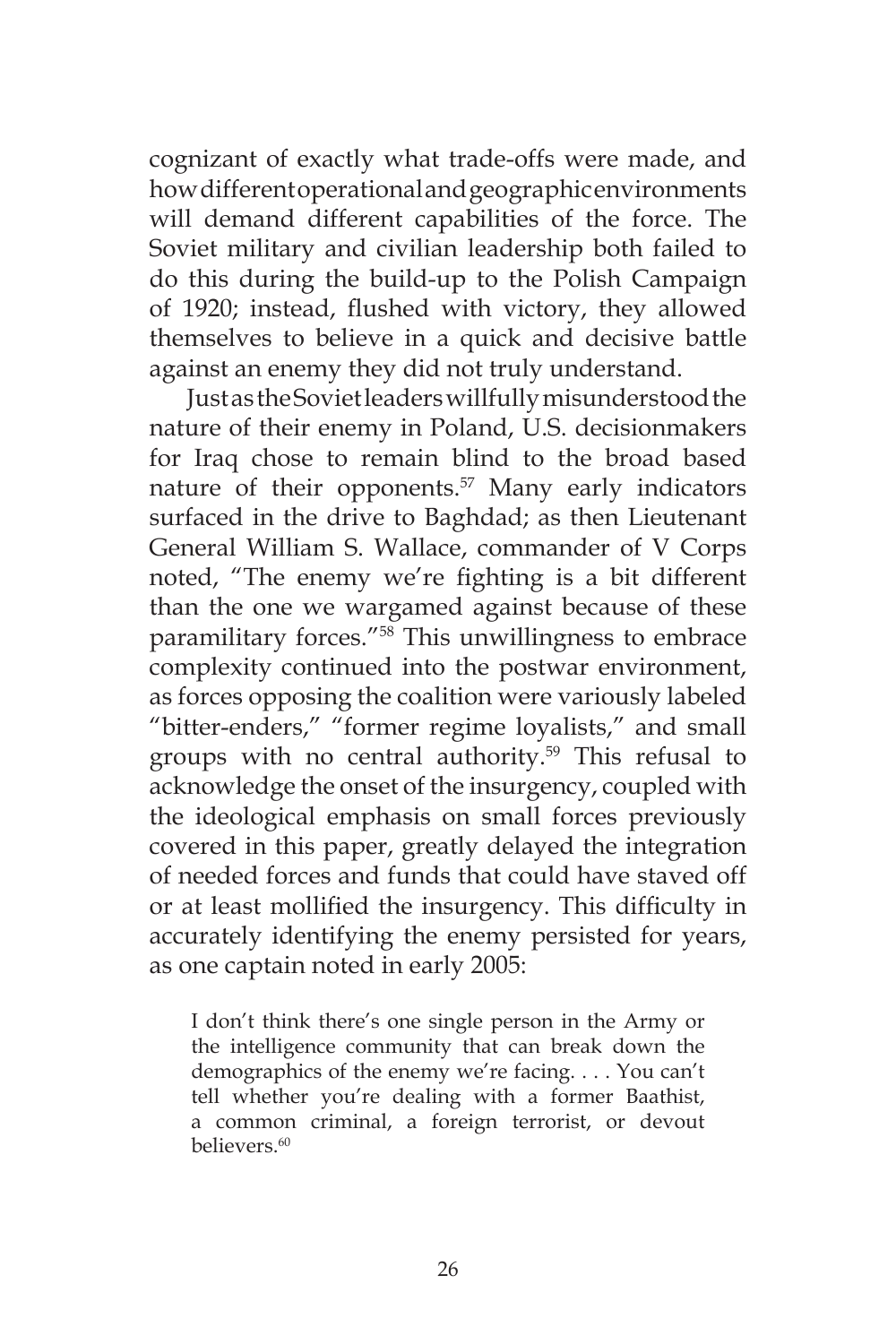Perhaps most damning is that the most complete public assessment of the threat in Iraq to date was published not by an arm of the U.S. Government, but by an outside commission charged with evaluating current policy.<sup>61</sup> Two thousand years after Sun Tzu's dictate to "Know Yourself, and Know your Enemy," we still seem to be struggling with both. A thinking and responsive enemy must be the focus of any transformation effort, which means being intellectually honest about the forces opposing us.

Just as the Soviets discarded their plans for a combined arms division in the face of civil war pressures, the Army appears to be devolving from conventional warfighting to counterinsurgency. Every branch journal brings new news of local TTPs being integrated into current schools to better prepare soldiers for the realities of Iraq and Afghanistan. The mosttalked about new doctrine in the force was the recent revision of Field Manual (FM) 3-24, *Counterinsurgency;*  meanwhile, the Army's core warfighting doctrine, FM 3-0, *Operations*, has not been revised since June 2001. While it is certainly right and appropriate that much of the force is focused on winning the current fight, significant challenges in conventional warfighting still confront us around the world. One possible solution to this quandary has been proposed by strategist Thomas P. M. Barnett, who argues that the conflicting arguments between "net-centric" and "fourth-generation" warfare are, in fact, tackling two separate topics. He proposed the generation of two entirely separate and distinct forces: the *Leviathan* to address the ever-increasing complexity of conventional warfighting, and the System Administrator to win the peace.<sup>62</sup> Such a split, radical as it may be, may be the best way to address the diverging demands on today's force.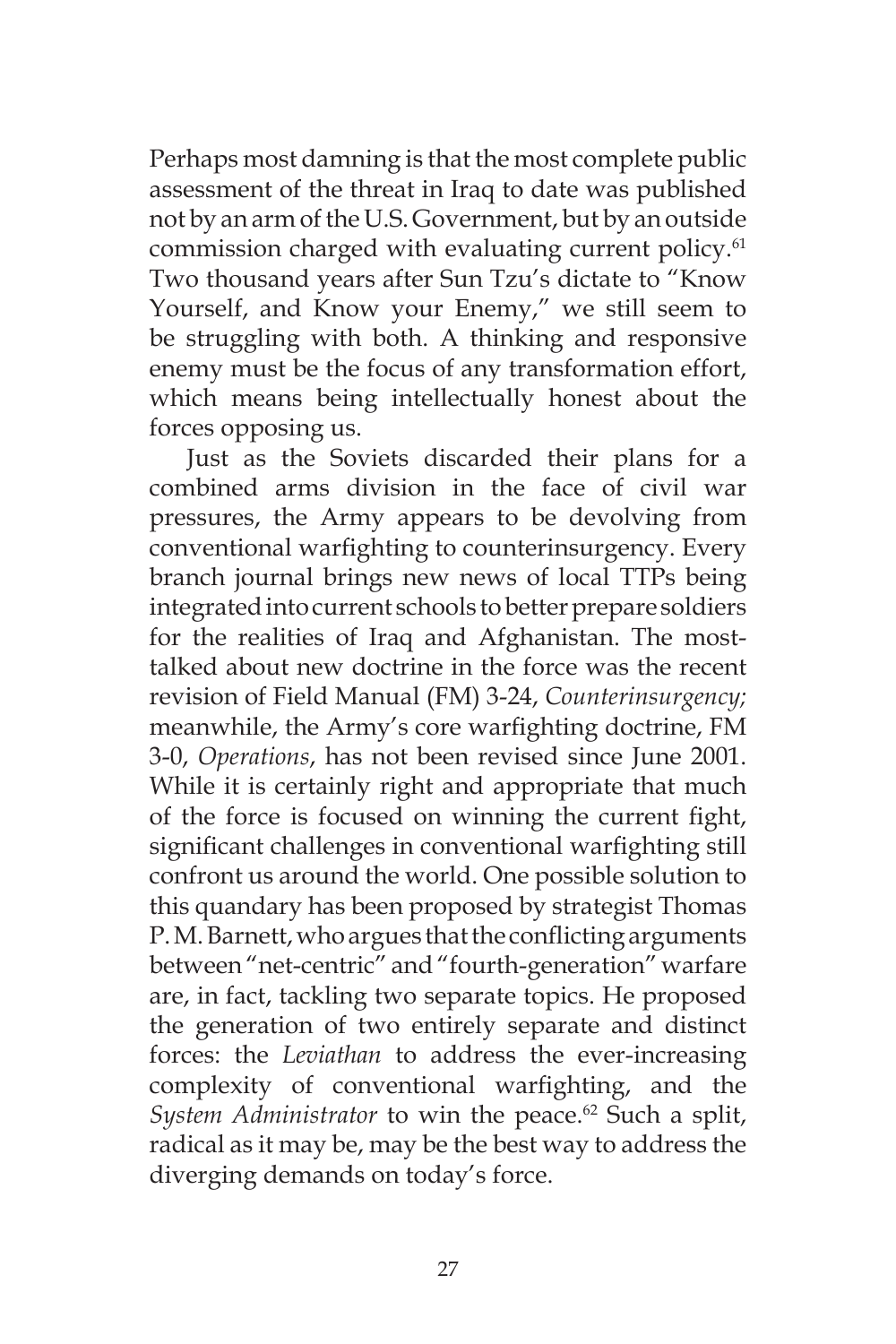Transforming while fighting is often a necessary evil. Armies do not always have the luxury of reforming within their borders and then moving out to test their changes. Just as the Soviets were forced to rapidly commit untested forces and ideas to prolonged battle, the United States faces a hard reality of metaphorically "changing out an engine while the airplane is in flight." When the Soviets, flush with victory in their civil war, attempted to apply the same lessons to Poland, the resulting debacle clearly illustrated the limitations of the new Red Army. If the United States is going to commit a transformed force into a new strategic or operational environment, our leadership must ensure that the force's strengths and weaknesses adequately match the demands of the new theater of operations. Failure to do so may result in catastrophic destruction of what has been built.

#### **ENDNOTES**

1. Norman Davies, *White Eagle, Red Star*, London: Macdonald & Co., 1972, p. 212.

2. Leon Trotsky, *My Life; An Attempt at an Autobiography*, New York: C. Scribner's Sons, 1930, p. 439.

3. Dmitri Fedotoff White, *The Growth of the Red Army*, Westport: Hyperion Press, 1981, p. 51.

4. *Ibid.,* p. 52.

5. *Ibid.*, p. 78-79.

6. Louis Fischer, *Thirteen Who Fled*, New York: Harper, 1949, p. 31.

7. D. Petrovskii, *Voennaya Shkola v Godii Revolutsii* (*Military Schools in the Years of Revolution*), Moscow: VVRS, 1924, p. 90.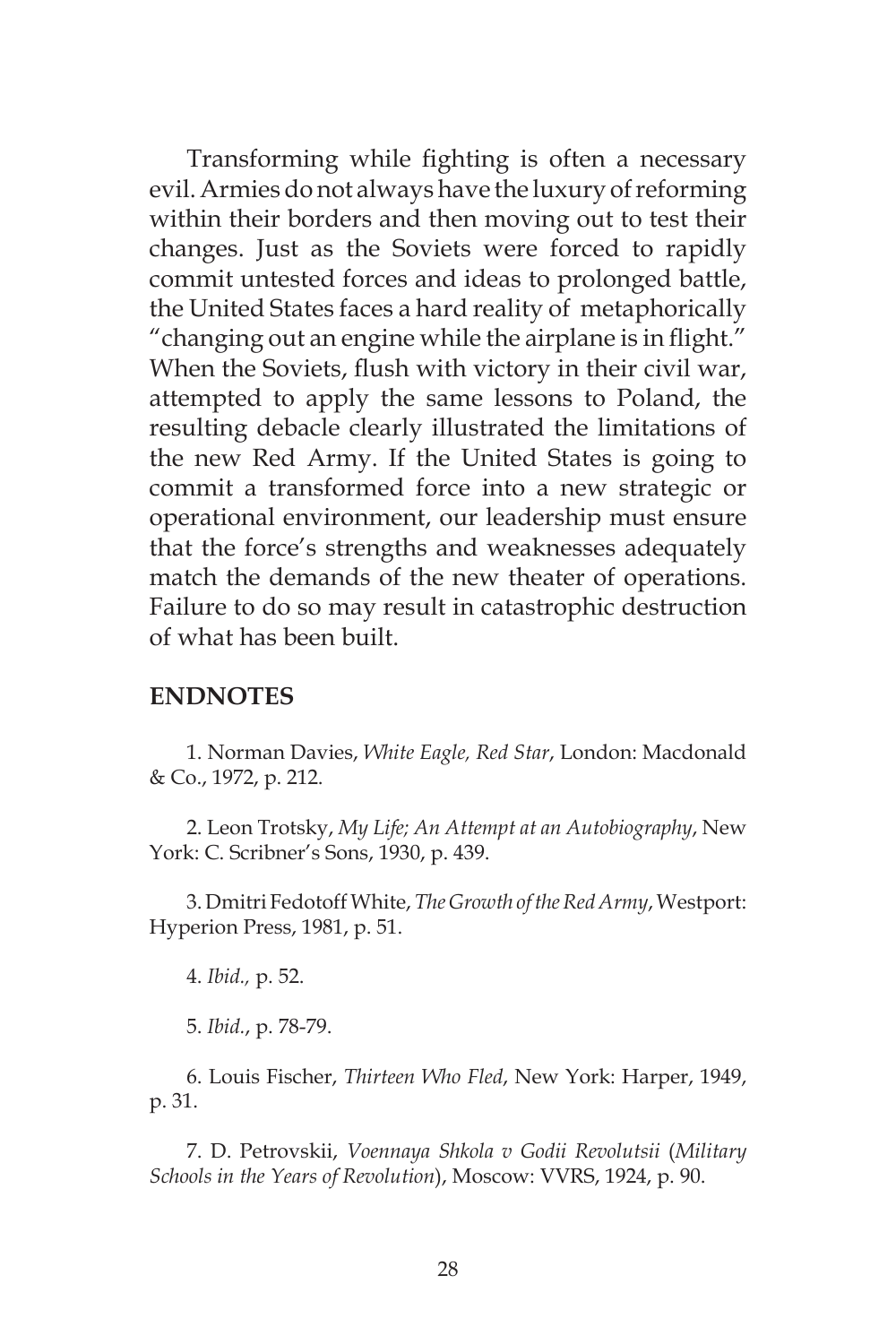8. Raymond L. Garthoff, *Soviet Military Doctrine*, Glencoe: Free Press, 1953, p. 199.

9. *Ibid.*, p. 203.

10. S. A. Tyushkevich, *The Soviet Armed Forces: a History of their Organizational Development: A Soviet View,* Washington, DC: U.S. Air Force, 1980, p. 38.

11. Garthoff, pp. 130, 151.

12. Leon Trotskii, *Military Writings,* New York: Merit Publishers, 1969, p. 94.

13. Garthoff, p. 19.

14. Soviet General Staff, *Prilozhenie k' Materialam ob Organizatsii i Silazh Krasno'i' Sovetsko'i' Armii* (*Documents with Materials on the Organization and Strength of the Red Soviet Armies*), 1918, two pamphlets, Hoover Library Pamphlet Collection, Diagram #3.

15. All citations are from *Organizatsii i Silazh*, pp. 7-9; and diagram #1.

16. Adam Zamoyski, *The Battle for the Marchlands*, New York: Columbia University Press, 1981, p. 50.

17. Colonel Eugene Prince, "Report on the Order of Battle of the Dvina Front," February 1, 1919, from Eugene Prince, *Papers, 1850-1927*, Palo Alto, CA: Hoover Institution Archive Collection. Colonel Prince was the American military attache' charged with observing White forces in the Northwest during the Civil War.

18. Fischer, p. 22.

19. Fedotoff, p. 116.

20. Tyushkevich, p. 49.

21. *Ibid.*, p. 80.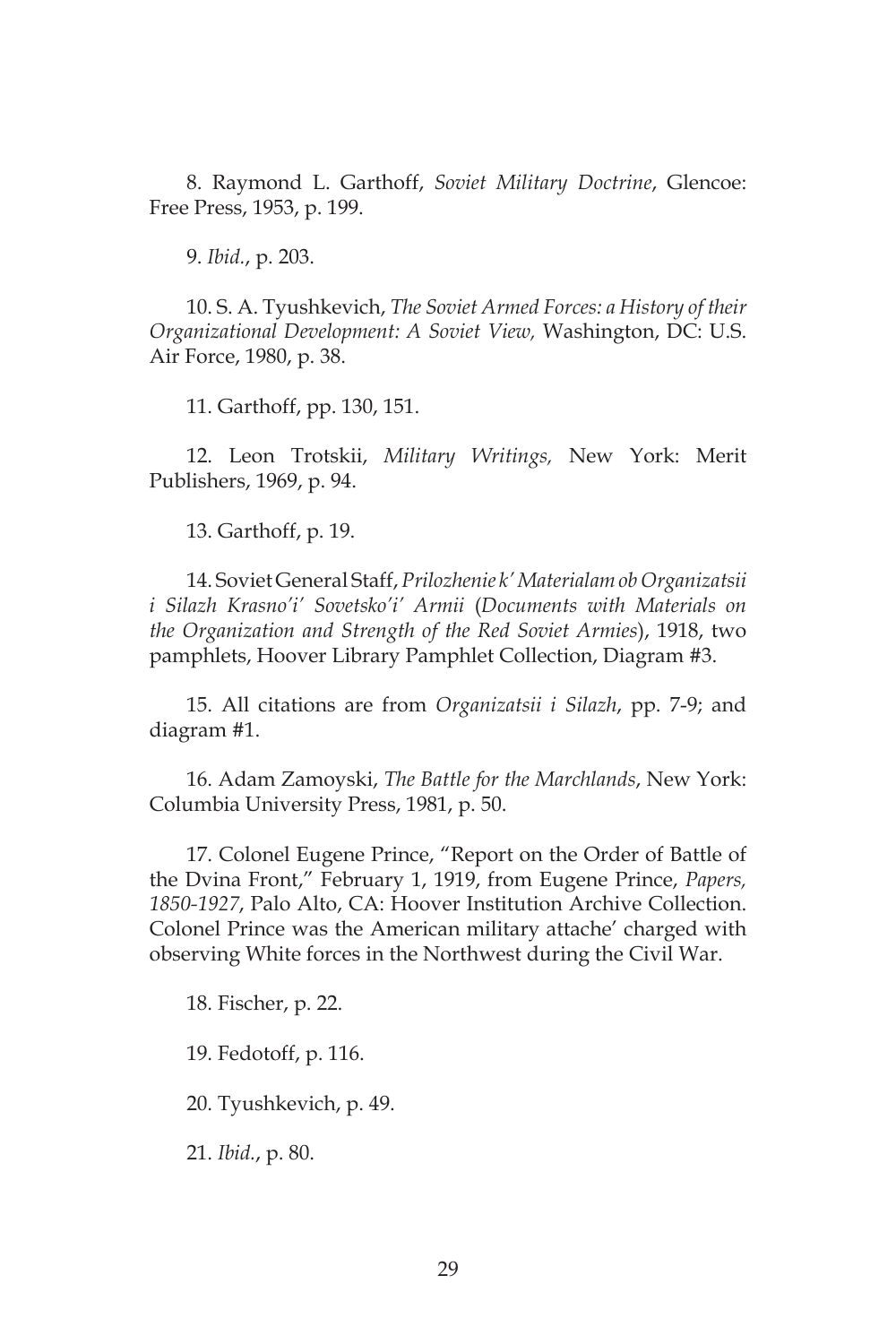22. Fedotoff, pp. 38, 107.

23. Trotsky, p. 415.

24. Fedotoff, p. 117.

25. Tyushkevich, p. 87.

26. Peter Holquist, *Making War, Forging Revolution: Russia's Continuum of Crisis, 1914-1921*, Cambridge: Harvard University Press, 2002*,* p. 249.

27. Prince, "Report." 28. Fedotoff, 116.

29. For examples, see Donald J. Raleigh, *Experiencing Russia's Civil War: Politics, Society, and Revolutionary Culture in Saratov, 1917-1922,* Princeton, NJ: Princeton University Press, c2002*,* p. 66; and Vladimir Petrovich Anichkov, *Vospominaniia (*Memoirs), Nathalie Anichkov, trans., Palo Alto, CA: Hoover Institution Archive Collection, p. 37.

30. *Ibid.*, p. 33.

31. Zamoyski, p. 34.

32. Davies, p. 123.

33. *Ibid.*, p. 124.

34. *Ibid.*, p. 150.

35. *Ibid.*, p. 52.

36. John Erickson, *The Soviet High Command: A Military-Political History 1918-1941*, 3rd edition, London: Frank Cass, 2001*,* p. 87.

37. Davies, p. 97.

38. Erickson, p. 93.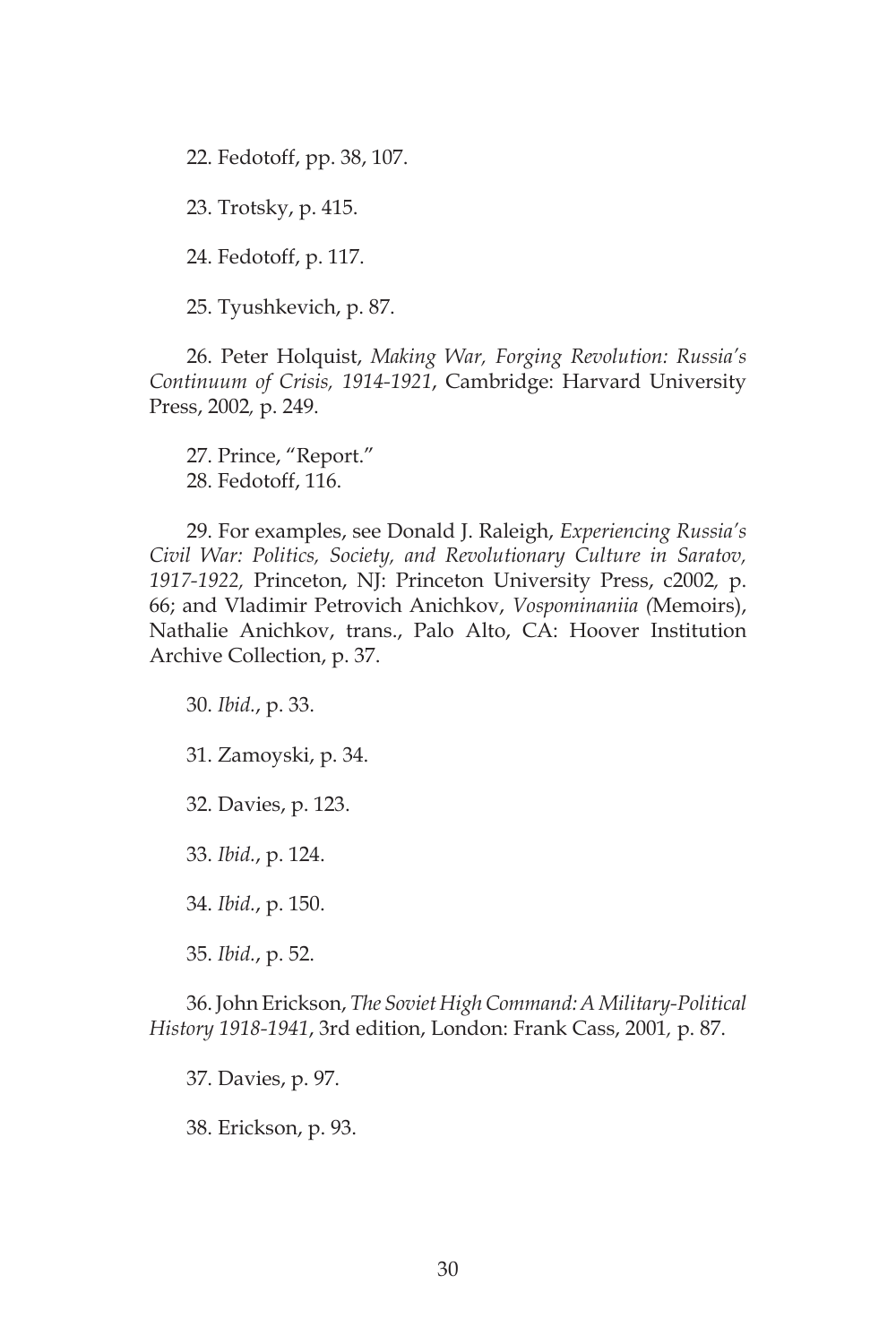39. B. Shaposhnikov, *Na Visle: K Istorii Kampanii 1920 Goda*  (*To the Vistula: Campaign Histories of the Year 1920*), Moscow: Gosudarstvennoe Voennoe Isdatelstvo, 1924, pp. 12, 17.

40. Davies, p. 122.

41. Zamoyski, pp. 57, 70.

42. Davies, p. 212.

43. Erickson, p. 97.

44. Davies, p. 206. 45. Shaposhnikov, p. 52.

46. Davies, p. 129.

47. *Ibid.*

48. Michael R. Gordon and Bernard Trainor, *Cobra II: The Inside Story of the Invasion and Occupation of Iraq*, New York: Pantheon Press, 2006.

49. Thomas E. Ricks, *Fiasco: The American Military Adventure in Iraq*, New York: The Penguin Press, 2006, pp. 246-247.

50. Department of Defense, *Quadrennial Defense Review Report*, Washington, DC: U.S. Government Printing Office, February 2006, pp. vi-vii.

51. "Program Manager, Future Combat Systems, 14+1+1 Systems Overview," available at *www.army.mil/fcs/whitepaper/ FCSwhitepaper07.pdf*, March 14, 2007, p. 5. All elements cited can be found on the official Army FCS Website, *www.army.mil/fcs/*.

52. John Antal, "Battleshock XXI," in Robert Bateman, ed., *Digital War: A View from the Front Lines,* Novato, CA: Presidio Press, 1999, pp. 53-80.

53. See, for example, Department of the Army, *Army Strategic Planning Guidance FY2006-2023*, found on the Web at *www.army. mil/howwewillfight/references/7a%20ASPG.pdf*.